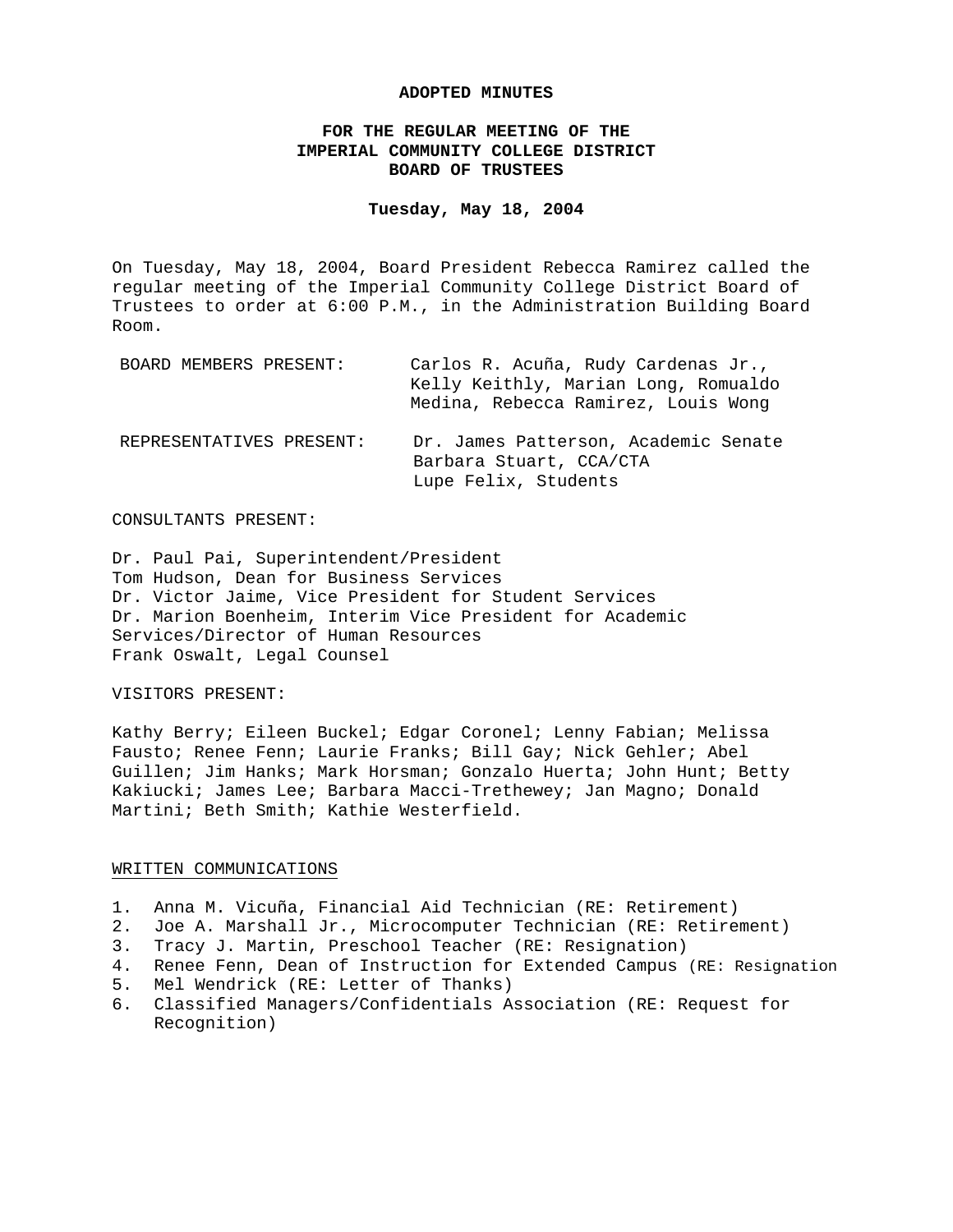### PUBLIC COMMENTS

- 1. Barbara Stuart, President of CCA/CTA, urged the Board to approve the Negotiations Agreement, which was voted on by the faculty with a vote of 52 in favor and 7 against. Thanks was expressed for a successful, supportive and innovative negotiations process.
- 2. Lenny Fabian called attention to the Classified Managers/ Confidentials Association (CMCA) request for recognition from the District. The purpose of CMCA is to represent Classified Managers and Confidential employees of Imperial Valley College within the governance and decision-making framework of the College on matters that are not related to collective bargaining and contract negotiations.
- 3. Dr. Victor Jaime stated that Rosalie Lopez, Director of the Upward Bound Program, was involved in a serious car accident on Thursday, May 13, 2004, when her vehicle plunged 1,500 feet off the Inkopah Grade. She is recovering from injuries at Sharps Memorial Hospital in San Diego.

#### EMPLOYEE OF THE MONTH AWARD

Tom Hudson congratulated and presented Betty Kakiuchi, Accountant, with the Employee of the Month Award for May. Her nominator stated the following:

This employee exemplifies all that one could wish for in an employee. She's very bright, works hard, is a pleasure to be around, and strives always to do it right the first time.

After only a few short months in her present position, her immediate supervisor resigned and she was left to pick up the pieces. This she did with grace and humor, not to mention an expertise and understanding that soon had others on campus turning to her for answers.

To add to her responsibility level, the Banner Project Team turned to her to spearhead the conversion of the finance system. She has dedicated hundreds of hours to the development of a new chart of accounts, which will become the foundation of the entire finance system for the college. She has worked tirelessly with IVC staff, STRATA consultants, and SCT trainers, above and beyond her regular job duties, to insure that the college met its deadline in the technology transformation time line.

In addition, she has accomplished much of this while filling a double role in her department – her own position as well as many of the responsibilities of her departed supervisor. She never said no to anyone who needed help with a budget. She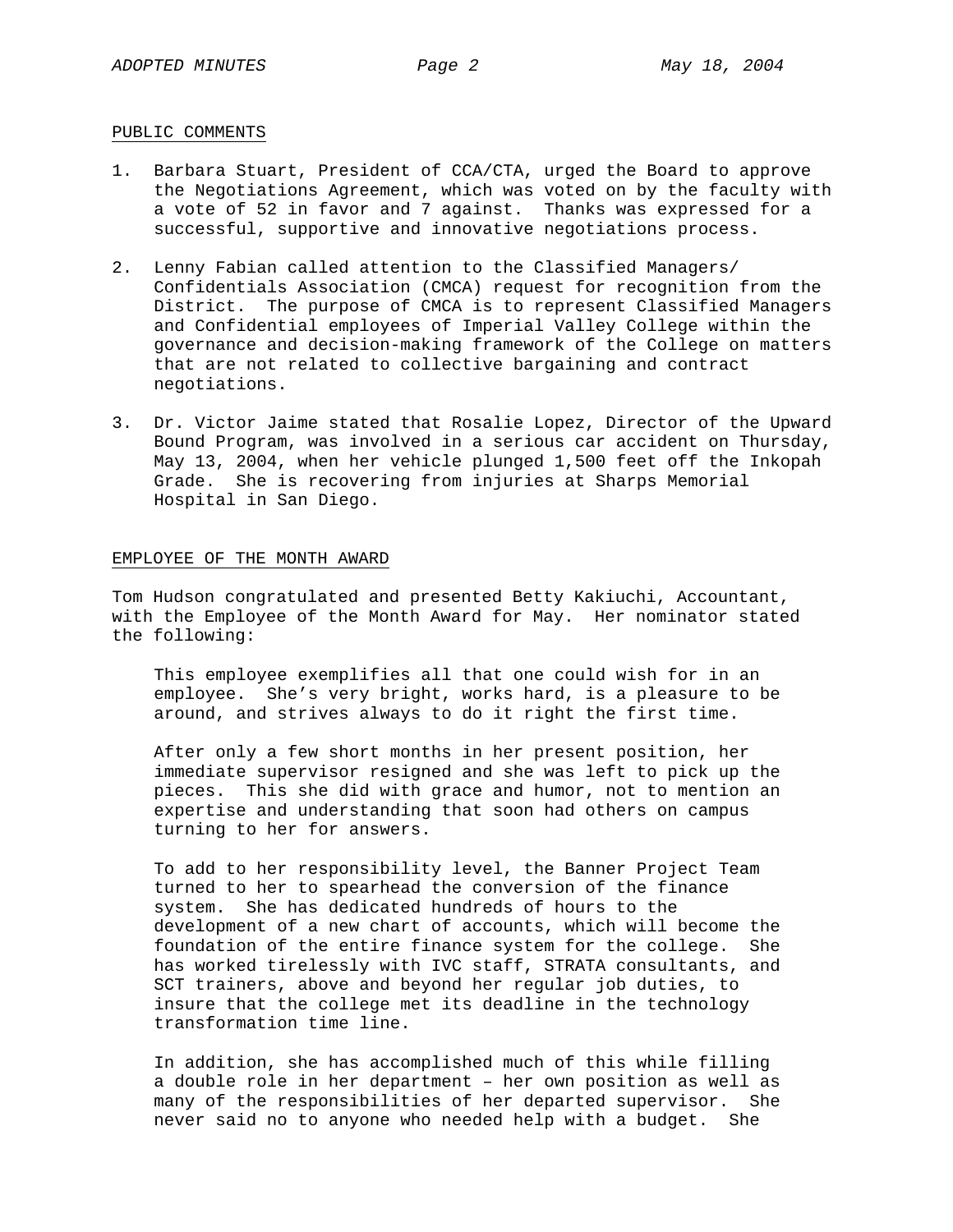worked one-on-one with project directors and division chairs to insure that all funds were accounted for appropriately, and she did it all with calm and pleasant demeanor that everyone can appreciate.

Betty Kakiuchi deserved our thanks, our acknowledgment for a job well done, and yes, our appreciation as Employee of the Month.

## CCLC CONFERENCE REPORT

Carlos Acuña, Rudy Cardenas, and Marion Long attended the CCLC Annual Trustees Conference on April 30 through May 2, 2004 in Long Beach. The following information was presented:

Trustee Carlos Acuña reported that he attended the workshop on "Working for Our Communities," which related to the Visioning Project that IVC has just completed. Building strong coalitions with businesses and the community is vital for all concerned. Important strategies include an effective foundation and fundraising programs, many business partnerships, and an ongoing marketing and outreach to the community and students.

Another workshop "Strengthening Political Savvy" shared how trustees increase their political influence, and what the benefits and drawbacks are to seeking other offices.

The workshop on "Student Learning Outcomes" emphasized that Boards are responsible for the success of their institutions and students. New accreditation standards require colleges to establish student-learning outcomes at the course, program, and degree level.

"Conversation with the Board of Governors" introduced conference participants to the new members joining the Board of Governors, who were appointed by the new Governor. The session explored the Board's roles and its relationship with the California Community College Trustees.

Trustee Rudy Cardenas reported that "Campus Real Estate: A Hidden Asset" shared that management of campus real estate assets can yield significant new revenue streams, generate rewarding partnerships with public and private sector partners, and create new energy and opportunities for outreach.

 "Leading for Diversity" participants were impressed with the ethnic diversity of the Imperial Community College District Board of Trustees.

The session "Funding California Education" provided an update on the state budget and prospects for the May revise as well as ideas for revamping the funding system.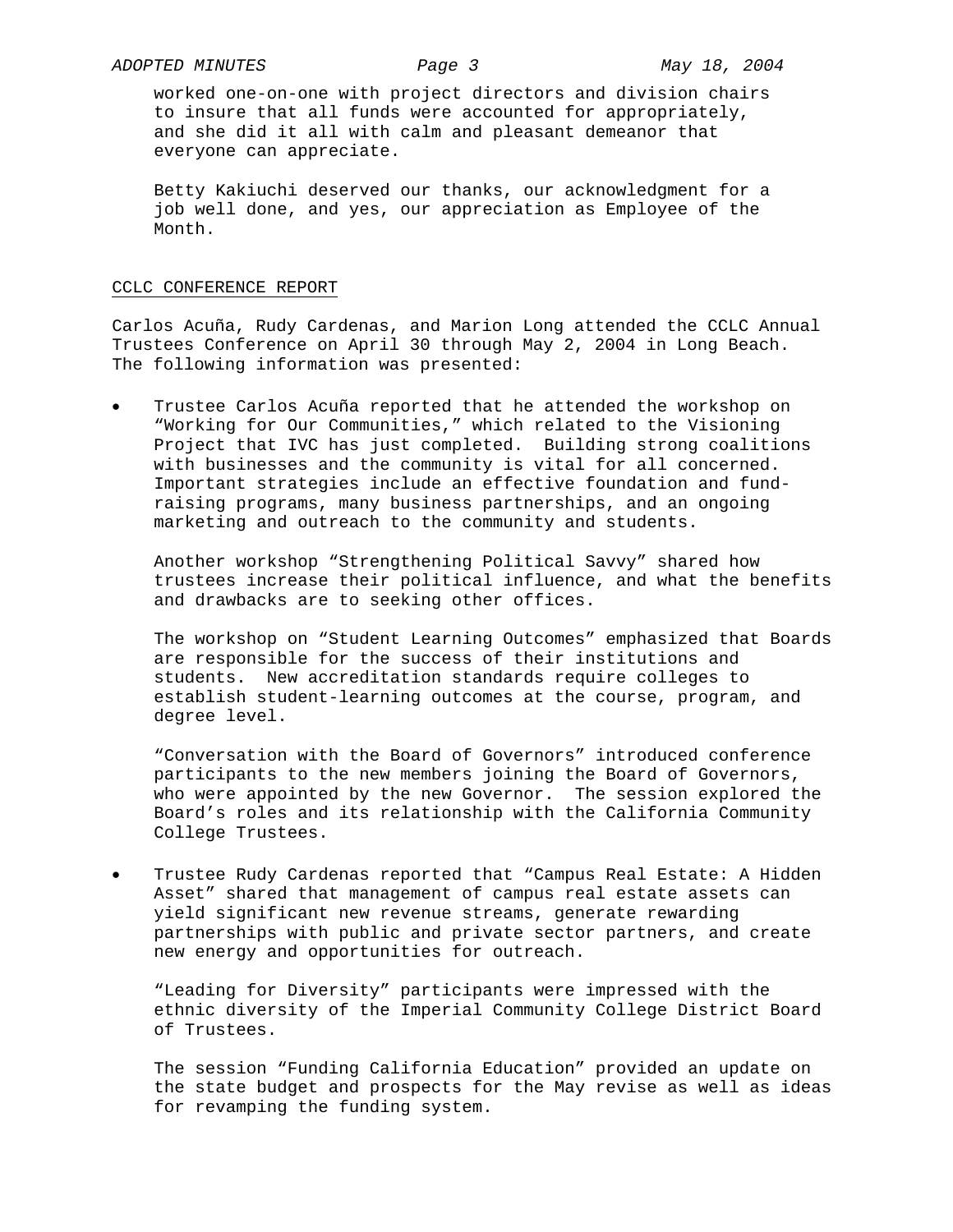• Trustee Marian Long, along with Trustee Acuña and Trustee Cardenas attended the Inland Valley's Trustees and CEO Association meeting. The legislation proposals for equalization, growth, and COLA were discussed. They support the fee increase to \$26 per unit.

The Under Funded Districts Caucus also met to discuss the implementation of equalization funding.

#### SDICCCA ALLIANCE MEETING

Trustee Marian Long attended the SDICCCA Alliance on May 3. Regional groups are encouraged to meet with Chancellor Drummond. There was talk of hiring a lobbyist.

## ASSOCIATED STUDENT GOVERNMENT UPDATE

ASG Representative, Lupe Felix, reported the following:

ASG Elections were held with the following results:

2004-2005 ASG President: Irene Garcia (275 votes) Ms. Freshman – Franchesca Perez Mr. Freshman – Eric Mendez Ms. Sophomore – Miriam Trejo Mr. Sophomore – Carlos Meza Mascot results – Vipers 295 votes (40.1%)

- May 14 Spring Student Awards Banquet
- May 19 Life's A Beach

## ACADEMIC SENATE UPDATE

Academic Senate President, Dr. James Patterson, reported the following:

- At the last meeting of the year for the Academic Senate, the following resolutions will be addressed: (1) changing registration priority to accommodate the new institutional goals; (2) the recommendation of the Policies & Procedures Task Force regarding separation of policies and procedures; and (3) proposed changes in the Tenure Review policy and procedures. The Rafael Santos Excellence in Teaching Award will be presented.
- At the SDSU-IV Campus commencement the outstanding student, Glen Robert Allegranza, specifically noted David Zielinski, Brian McNeece, Frank Rapp, and Fred Fischer as outstanding IVC teachers.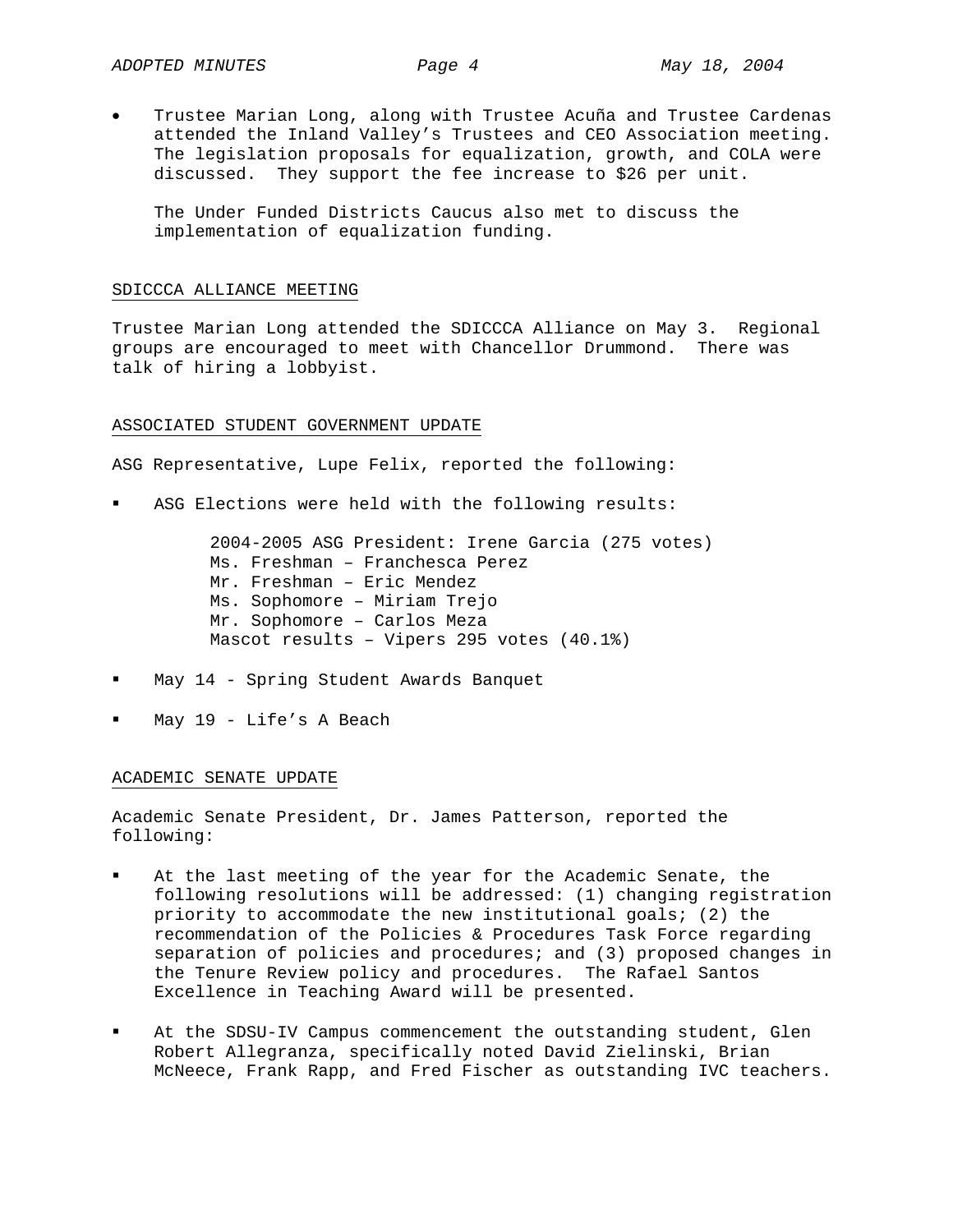Next fall, the Academic Senate for California Community Colleges will be voting on a resolution to raise graduation requirements in Math and English. The recommendation, if passed, will go to the Governing Board and would change Title 5 requirements. The IVC Academic Senate has begun a dialogue regarding raising our own graduation requirements in Math and English, in anticipation of changes in Title 5. The Senate sponsored an Open Forum on May 13, to discuss raising graduation requirements, and approximately 30 students, faculty, and administrators attended.

### PRESIDENT'S UPDATE

Dr. Pai reported the following:

 At the May 3 SDICCCA meeting information was presented on the progress of SB 1875, being carried by Senator Dede Alpert to equalize funding for California Community Colleges. Board Resolution 12971 demonstrates IVC's support of this issue. The May Revise provides:

> \$80 million for equalization of the per-student funding rate among community college districts (IVC's stake is \$300,000)

 \$106.5 million additional funding for a 2.41 percent COLA for general apportionment and selected categorical programs

 \$121 million for growth, which would allow enrollments to increase by 3 percent

\$4 million for noncredit enrollment

- The Imperial Irrigation District Board of Directors approved a \$10,000 grant for the Imperial Valley Leadership Institute. Ben Solomon, Director of the Small Business Development Center, will coordinate the program.
- At the Imperial County School Superintendent's meeting Dr. Victor Jaime and Dr. Marion Boenheim presented the registration priority plan for Fast Track students.
- Dr. Pai and IVC Foundation Director, Gene Hill, toured Holly Sugar Plan and Cal Energy Facility. There are opportunities for linkage for IVC.
- A train ride sponsored by Congressman Bob Filner was wonderful experience. About 50 people participated in the tour, which included the head of Carrizo Gorge Railroad Company and International Railroad Institute, along with local chamber members, city government leaders, and SDSU and IVC representatives. The five hour and 20 minutes trip from Plaster City to Carrizo Gorge was 29 miles from the desert through cactusand ocotillo-populated slopes to mountains with gorges reaching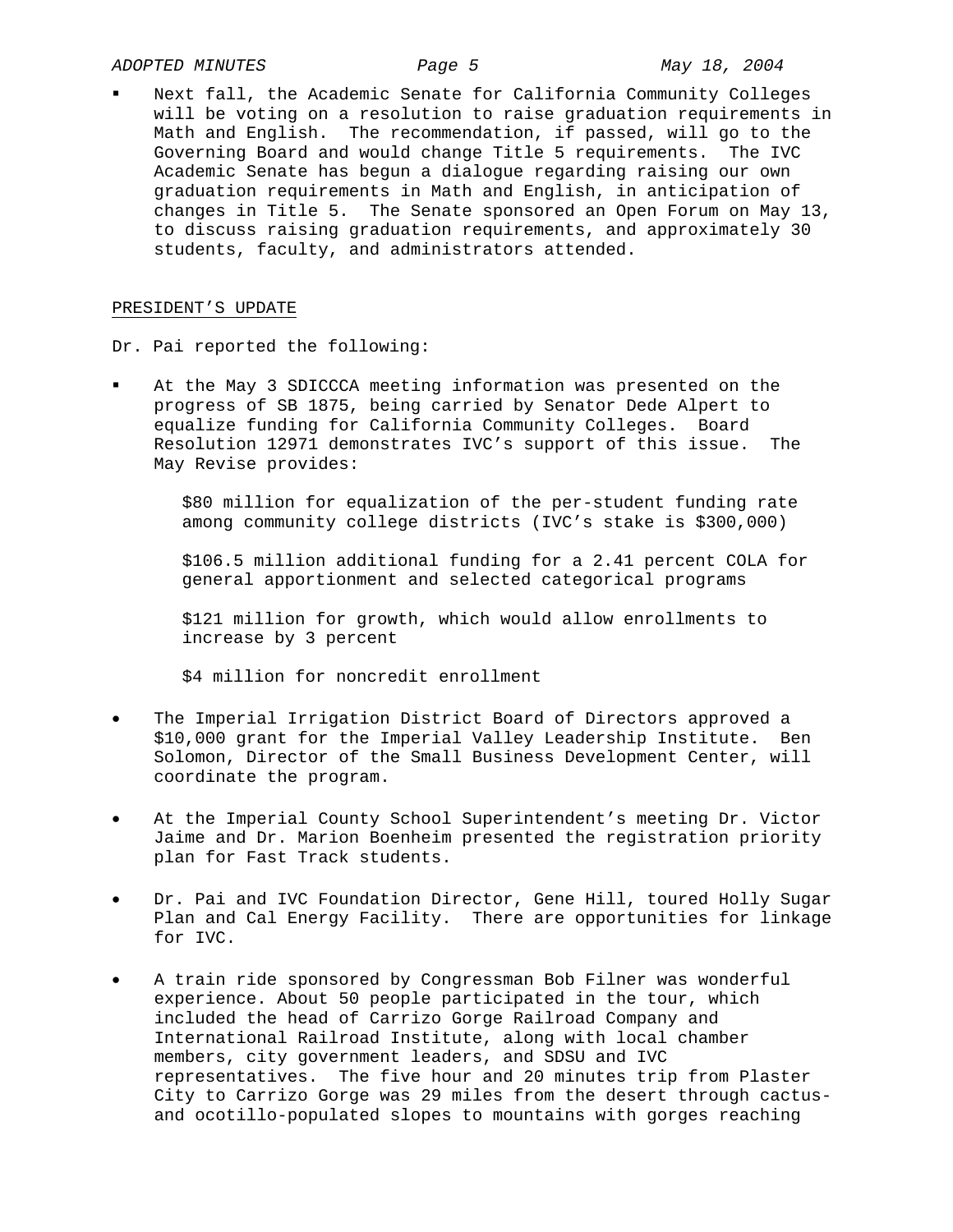several thousand feet in depth, filled with green palm trees, and tunnels as long as half a mile.

 IVC will submit a proposal to present a seminar at the 2004 Annual CCLC Convention to be held on November 18-20. Dr. Pai invited the Board to be co-presenters in sharing our "Visioning Process."

## CONAHEC GRANT UPDATE

Renee Fenn presented a summary of the CONAHEC Project findings. The Project purpose was to:

- Examine the role of culture in teaching and learning styles and strategies between IVC and CETYS Universidad (US/Mexico counterparts);
- To provide a more effective learner-centered environment;
- Distinguish instructional approaches which better fit learning styles of a border population;
- Expose students and faculty to a broader international experience;
- Develop presentations from findings to share with schools and work sites.

## BUDGET AND FINANCE UPDATE

Tom Hudson reviewed the state of the IVC General Fund. The new budgeting process was explained. The arena style process began on May 18 and is designed for wide participation, which is open and transparent.

## CITIZEN FACILITY REVIEW COMMITTEE REPORT

Jim Hanks, spokesman for the 15 member Citizen's Facility Review Committee, commended the Board for selecting Dr. Pai as President; for implementing the Visioning Process to open the doors for community input; and for the implementation of Fast Track and the CalPASS sharing of data programs.

The Citizens Facility Review Committee substantiated the following immediate facility needs for IVC:

- Construct a new Math/Science/Technology Facility. The new facility will modernize and construct new laboratories and classrooms.
- Acquire new Extended Campus classrooms for the communities of Brawley, Calexico, El Centro and Winterhaven to accommodate 60% growth in credit classes, with the need of 30 additional classrooms.
- Expand Career/Technical Instruction Programs and address Workforce Development needs of local industry.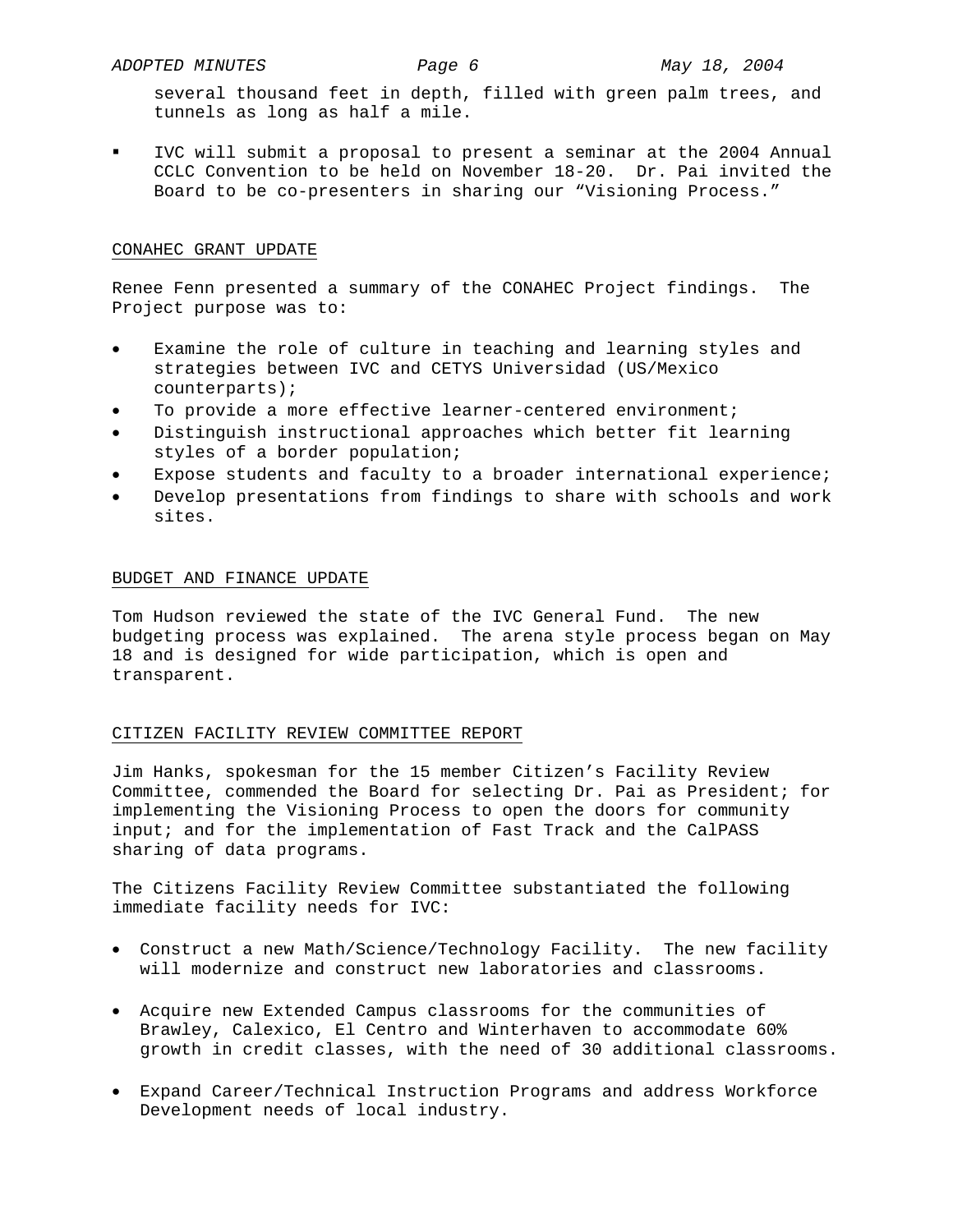• Modernize and rehabilitate existing facilities to  $21^{st}$  century instructional standards including health and safety improvements throughout the College.

The Committee recommended the following projects: \$24 million for a new Math/Science/Technology Facility; \$18 million to expand the Career/Technical Instruction Program; \$12.5 million for maintenance and safety; and \$6 million for modernization. The total facility needs recommendation is \$60.5 million.

The Committee recommended the following Bond Program:

- A General Obligation Bond Program to fund needed improvements for November 2004;
- Information from the Focus Groups and Community Survey was used to determine Bond support and tax tolerance levels;
- Recommendation of a Tax Rate between \$23-\$24 per \$100,000 and a ten year General Obligation Bond Program that yields approximately \$58,563,778 over 10 years.
- Bonds are to be structured to have a tax rate of \$24 per \$100,000 of assessed valuation over the life of the Program.

The Citizens Facility Review Committee also recommended the following:

- IVC should aggressively seek out state aid to pay for other improvements not funded through the General Obligation Bond Program.
- IVC should proceed with a Public Information Campaign and seek out endorsements from local landowners, employers, and friends of higher education as well as the Shared Governance Committee.

# IVC MASCOT - VIPERS

Chair of the IVC Mascot Renaming Committee, Melissa Frausto, reviewed the April 26-27 voting results. She stated that 112 employees and 639 students voted for a new mascot, and 295 votes or 40.1% voted for the "Vipers." Ms. Frausto recapped the processes that lead up to the election of new mascot, and direction from the Board was requested.

Trustee Medina expressed concern that the selection process did not include the input of the alumni and community.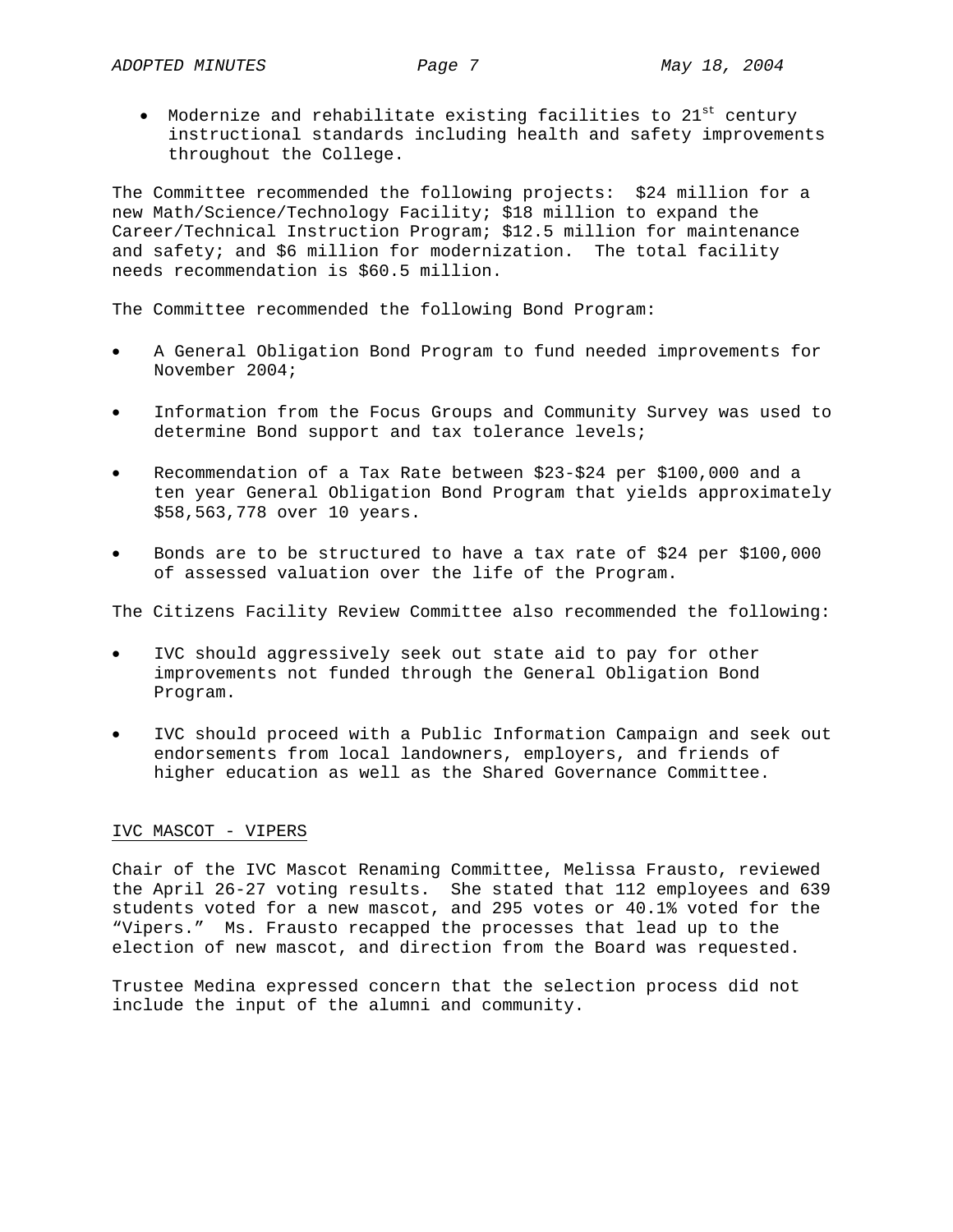M/S/C Keithly/Cardenas to approval of Minutes dated April 20, 2004.

M/S/C Keithly/Cardenas Resolution No. 12962: **PURCHASE ORDERS**

BE IT RESOLVED that the issuance of current year Purchase Order Nos. 4050172 through 405M026 in the amount of \$77,596.55, and direct payment I0001750 through I0002165 in the amount of \$184,425.73 are approved.

M/S/C Keithly/Cardenas Resolution No. 12963: **PAYROLL WARRANT ORDERS**

BE IT RESOLVED that Payroll Warrant Order No. 19 in the amount of \$114,144.99 and Warrant Order No. 20 in the amount of \$1,550,130.32 be ratified.

M/S/C Keithly/Cardenas Resolution No. 12964: **COMMERCIAL WARRANT ORDERS**

BE IT RESOLVED that Commercial Warrant Orders on the General Fund be ratified as follows:

> 36 in the amount of \$277,606.02 37 in the amount of \$56,121.88 38 in the amount of \$881,522.34 39 in the amount of \$111,643.95

M/S/C Keithly/Cardenas Resolution No. 12965: **BUDGET CHANGES**

WHEREAS, the California Code of Regulations, Title V, Sections 58307 and 58308, and the Community College Budget and Accounting Manual require the Board of Trustees to adopt the annual District budget by resolution, and to approve any changes to that budget by resolution.

BE IT NOW RESOLVED that budget changes J4050383, J4050399, J4050415, J4050419, J4050420, J4050463, J4050464, J4050482, J4050483, J4050484, J4050465, J4050492, J4050506, J4050514, J4050534, J4050546, J4050552 be approved.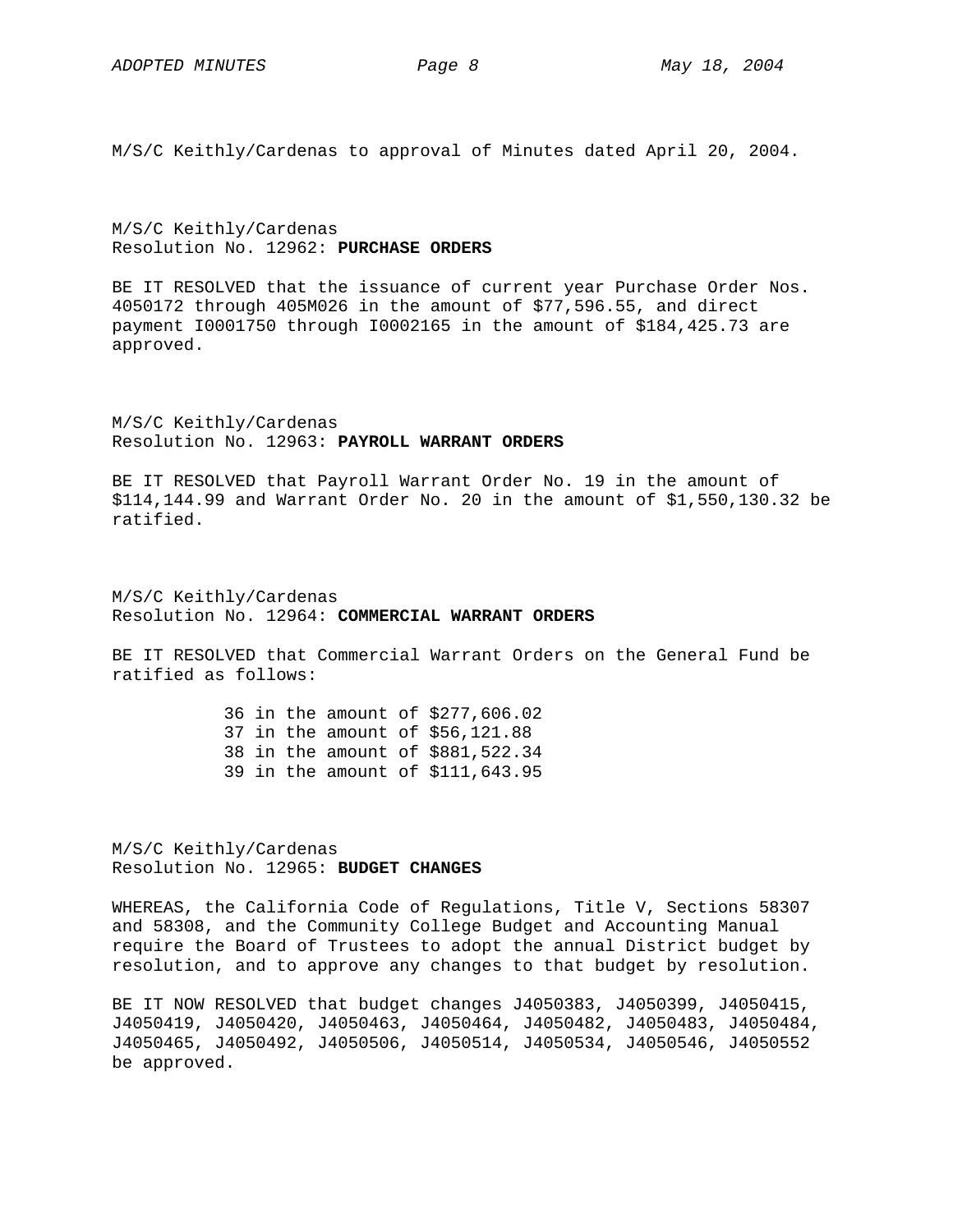M/S/C Keithly/Cardenas VI.6 Resolution No. 12966: **QUARTERLY REPORT**

BE IT RESOLVED that the Board of Trustees accepts the financial statements prepared pursuant to Education Code 84043, for the quarter ending March 31, 2004, and directs that copies be forwarded to the California Community Colleges Chancellor's Office and to the Office of the Imperial County Superintendent of Schools, as required by law.

M/C/S Keithly/Cardenas Resolution No. 12967: **QUARTERLY INVESTMENT REPORT**

WHEREAS effective January 1, 1996, Government Code Section 53646 requires schools districts to annually give a statement of investment policy to their governing boards; and

WHEREAS effective January 1, 1996, Government Code section 53646 requires that the chief business officer submit a quarterly report to the governing board including the type of investment, issuer, date of maturity, par and dollar amount invested in all securities, and investments and monies held by the district; and

WHEREAS all investments for the Imperial Community College District are on deposit with the Treasurer of the County of Imperial.

NOW, THEREFORE BE IT RESOLVED that the Board accepts the County of Imperial Statement of Investment Policy as the policy governing investments for the Imperial Community College District.

M/S/C Keithly/Cardenas Resolution No. 12968: **GANN APPROPRIATION LIMIT HEARING**

BE IT RESOLVED that the Board declares its intent to hold a public hearing on the establishment of the Gann Appropriation Limit for 2003- 2005, at the June 15, 2004, regular meeting of the Board of Trustees. Notice of said hearing will be posted at least 15 days prior to June 15, 2004.

M/S/C Keithly/Long Resolution No. 12969: **CERTIFICATES OF PARTICIPATION**

WHEREAS, the College routinely expends nearly \$1 million a year for capital purchases, and the financial policy has been to pay cash for those capital assets; and

WHEREAS, in addition to the market value of those assets, the cost of purchase has included lost opportunity cost to invest the cash in revenue generating activity in the classroom.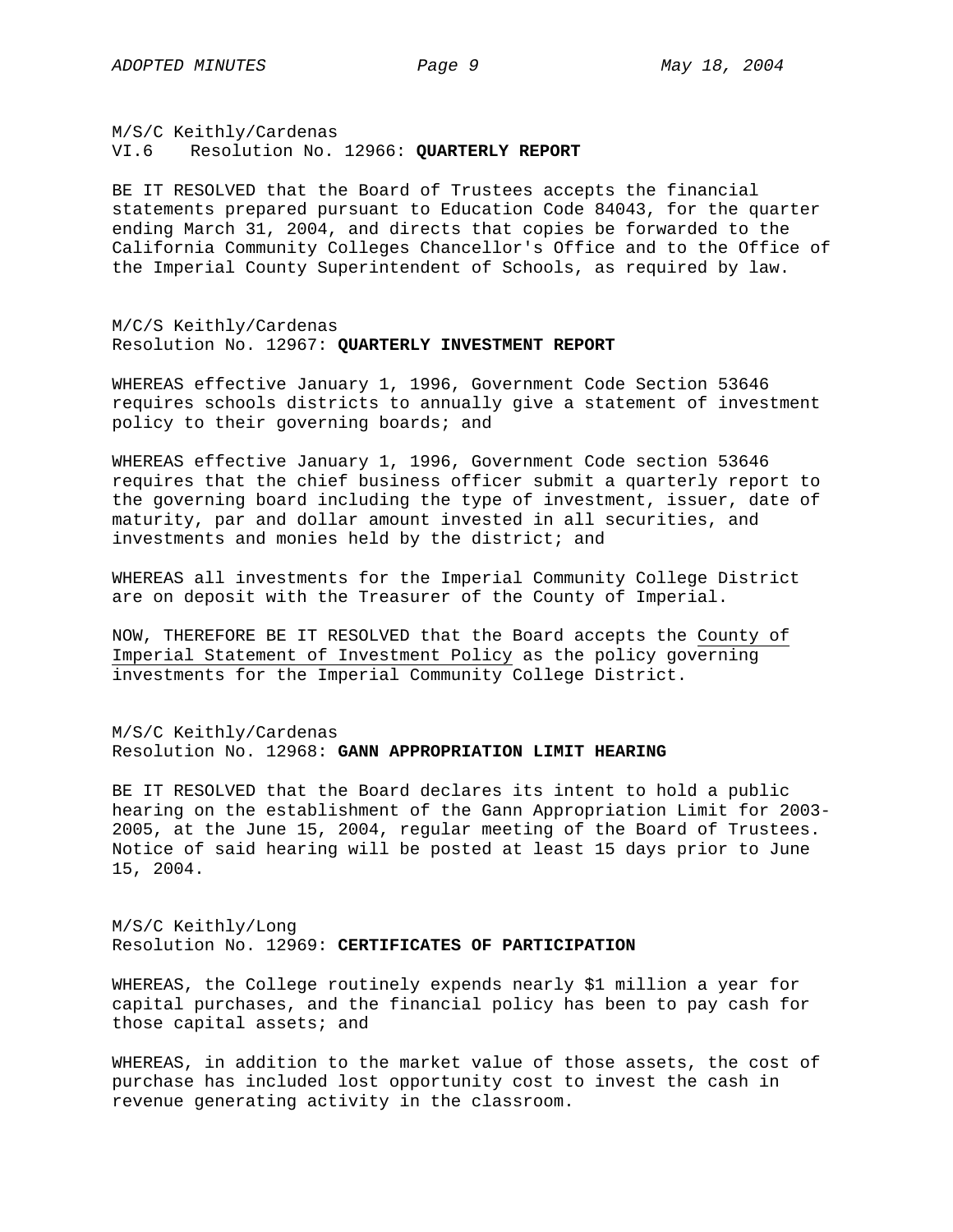*ADOPTED MINUTES Page 10 May 18, 2004* 

WHEREAS, for each \$1 million invested in the classroom, the potential reimbursement from the state is approximately \$5 million, which could in turn be reinvested in the classroom to generate more FTES and purchase goods and services including instructional support of all kinds; and

WHEREAS, deferring payment on goods that have a life longer than one year, would enable the College to invest in its core business, instruction; and

WHEREAS, the actual cost of paying cash and owning physical assets in a going concern like the College is lost revenue and lost instructional opportunities for our students, resulting in lost opportunities for our citizens to improve their lives and the lives of their loved ones; and

WHEREAS, the value of operating cash for investment in the classroom is almost incalculable; and

WHEREAS it is anticipated that the \$1 million cash savings from 2003- 04 capital outlay budget will be used to increase the ending fund balance; therefore, the 2004-05 beginning fund balance to increase approximately 10%; and

WHEREAS, the \$1 million 2004-05 cash savings from the 2004-05 capital outlay budget will be used to provide a source of funds to purchase capital outlay items for the categorical and subsidiary funds, which will in turn free up cash budgeted for capital items to pay the District for indirect costs of 8%, or approximately \$1 million.

WHEREAS, those funds will then be used to pay instructional salary and benefits for the 25% increased in faculty for 2004-05; and

WHEREAS, the actual cost of the \$2 million in Certificates of Participation will be the cost of capital of 3.5%, offset by the growth in reimbursable FTES.

NOW, THEREFORE, BE IT RESOLVED that the Board approves the issuance of Certificates of Participation, a debt instrument, for the purpose of purchasing capital equipment and improvements contained in the 2003-04 and 2004-05 adopted budgets.

BE IT FURTHER RESOLVED that the Superintendent/President and/or the Dean of Business Services be authorized to sign all documents necessary to issue the Certificates of Participation.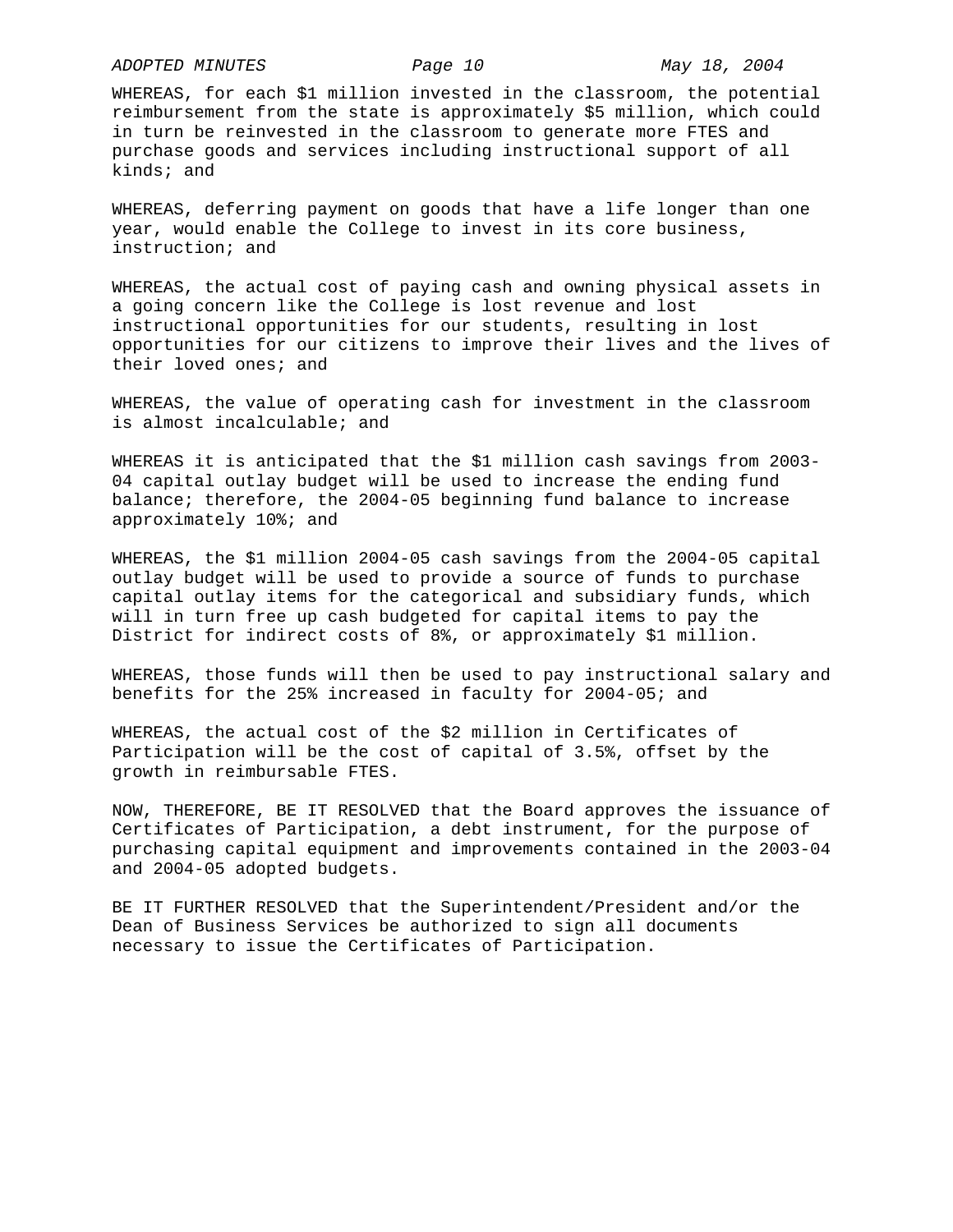## M/S/C Keithly/Cardenas

Resolution No. 12970: **LEASE, LEASE AGREEMENT, TRUST AGREEMENT, CERTIFICATE PURCHASE AGREEMENT AND CONTINUING DISCLOSURE AGREEMENT WITH RESPECT TO THE EXECUTION AND DELIVERY OF IMPERIAL COMMUNITY COLLEGE DISTRICT 2004 CERTIFICATES OF PARTICIPATION, AUTHORIZING THE EXECUTION AND DELIVERY OF SUCH CERTIFICATES AUTHORIZING THE DISTRIBUTION OF OFFICIAL STATEMENTS IN CONNECTION THEREWITH AND AUTHORIZING THE EXECUTION OF NECESSARY DOCUMENTS AND CERTIFICATES AND RELATED ACTIONS** 

WHEREAS**,** the Imperial Community College District (the "District") desires to finance the acquisition, construction and installation of certain capital improvements (the "Project");

WHEREAS**,** in order to finance the Project, the District will lease certain real property, and the improvements thereto (the "Property"), to the California School Boards Association Finance Corporation (the "Corporation") or other lessee pursuant to a Site Lease (the "Site Lease"), and sublease the Property back from the Corporation pursuant to a Lease Agreement (the "Lease Agreement");

WHEREAS**,** the District and the Corporation have determined that it would be in the best interests of the District and the Corporation to provide the funds necessary to finance the Project through the sale and delivery, pursuant to a Trust Agreement (the "Trust Agreement"), by and among a trustee to be designated therein (the "Trustee"), the Corporation and the District, of certificates of participation (the "Certificates") evidencing direct, fractional undivided interests in the base rental payments to be made under the Lease Agreement;

WHEREAS**,** all rights to receive such base rental payments will be assigned without recourse by the Corporation to the Trustee pursuant to an Assignment Agreement;

WHEREAS**,** in consideration of such assignment and the execution of the Trust Agreement, the Trustee will execute and deliver the Certificates, each evidencing a direct, fractional undivided interest in such base rental payments;

WHEREAS**,** the Board of Trustees of the District (the "Board") has determined that it would be in the best interest of the District to secure the timely payment of the principal and interest evidenced by the Certificates by obtaining an insurance policy with respect thereto;

WHEREAS**,** George K. Baum & Company, as underwriter (the "Underwriter"), proposes to purchase the Certificates pursuant to a Certificate Purchase Agreement (the "Certificate Purchase Agreement");

WHEREAS**,** Rule 15c2-12 promulgated under the Securities Exchange Act of 1934 ("Rule 15c2-12") requires that, in order to be able to purchase or sell the Certificates, the underwriter thereof must have reasonably determined that the District has undertaken in a written agreement or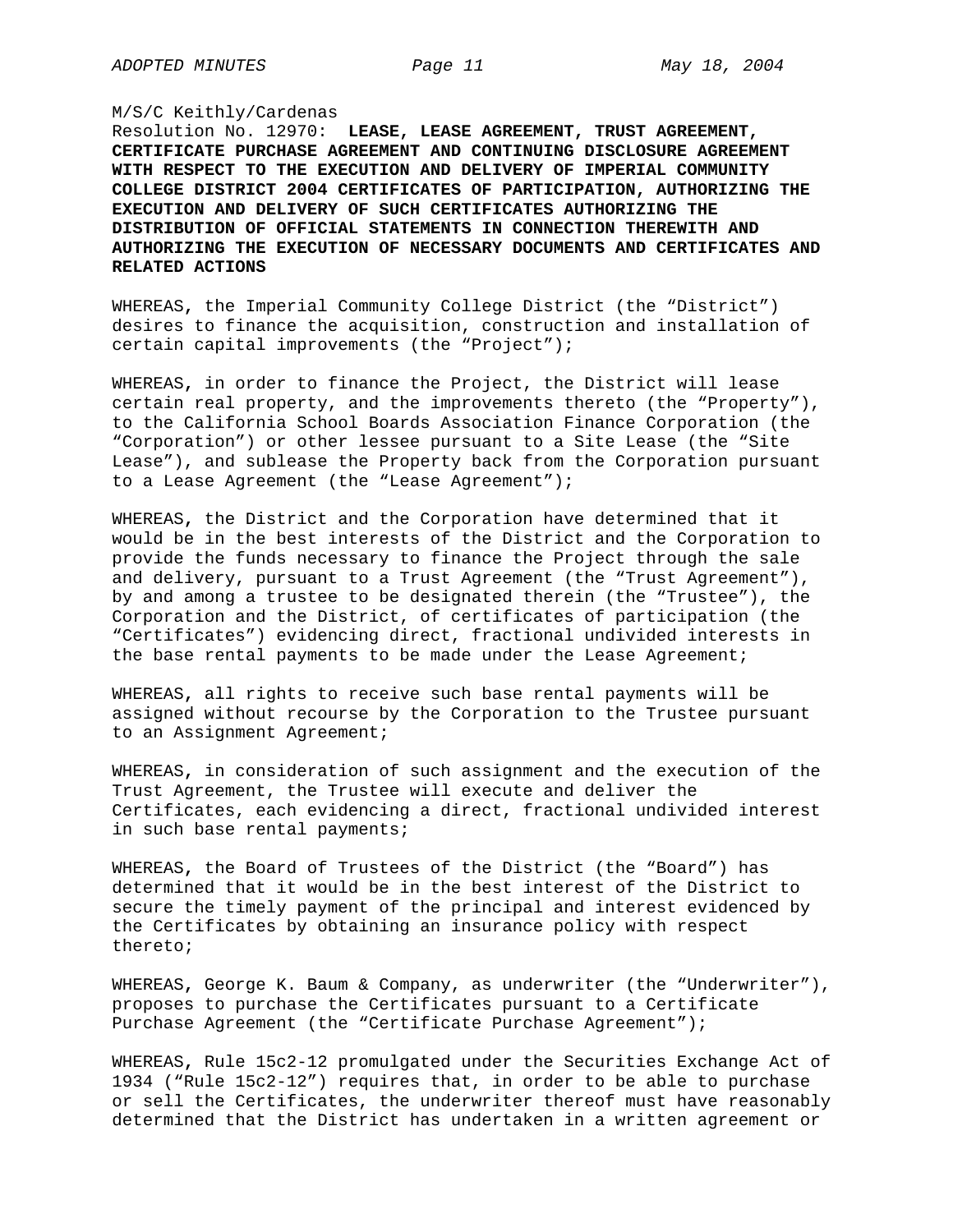contract for the benefit of the holders of the Certificates to provide disclosure of certain financial information and certain material events on an ongoing basis;

WHEREAS**,** in order to cause such requirement to be satisfied, the District desires to enter into a Continuing Disclosure Agreement (the "Continuing Disclosure Agreement") with the Trustee;

WHEREAS**,** a form of the Preliminary Official Statement (the "Preliminary Official Statement") to be distributed in connection with the public offering of the Certificates has been prepared;

WHEREAS**,** the Board has been presented with the form of each document referred to herein relating to the financing contemplated hereby, and the Board has examined and approved each document and desires to authorize and direct the execution of such documents and the consummation of such financing; and

WHEREAS**,** all acts, conditions and things required by the Constitution and laws of the State of California to exist, to have happened and to have been performed precedent to and in connection with the consummation of the financing authorized hereby do exist, have happened and have been performed in regular and due time, form and manner as required by law, and the District is now duly authorized and empowered, pursuant to each and every requirement of law, to consummate such financing for the purpose, in the manner and upon the terms herein provided;

NOW, THEREFORE, BE IT RESOLVED by the Board of Trustees of the Imperial Community College District, as follows:

Section 1.All of the recitals herein contained are true and correct and the Board so finds.

Section 2.The form of the Site Lease, on file with the Clerk of the Board, is hereby approved, and the President of the Board, or such other member of the Board as the President may designate, the President of the District and the Vice President, Business Services, of the District, or such other officer or employee of the District as the President may designate (the "Authorized Officers"), are each hereby authorized and directed, for and in the name and on behalf of the District, to execute and deliver the Site Lease in substantially said form, with such changes therein as the Authorized Officer executing the same may require or approve, such approval to be conclusively evidenced by the execution and delivery thereof.

Section 3.The form of the Lease Agreement, on file with the Clerk of the Board, is hereby approved, and the Authorized Officers are each hereby authorized and directed, for and in the name and on behalf of the District, to execute and deliver the Lease Agreement in substantially said form, with such changes therein as the Authorized Officer executing the same may require or approve, such approval to be conclusively evidenced by the execution and delivery thereof; provided, however, that the aggregate amount of the principal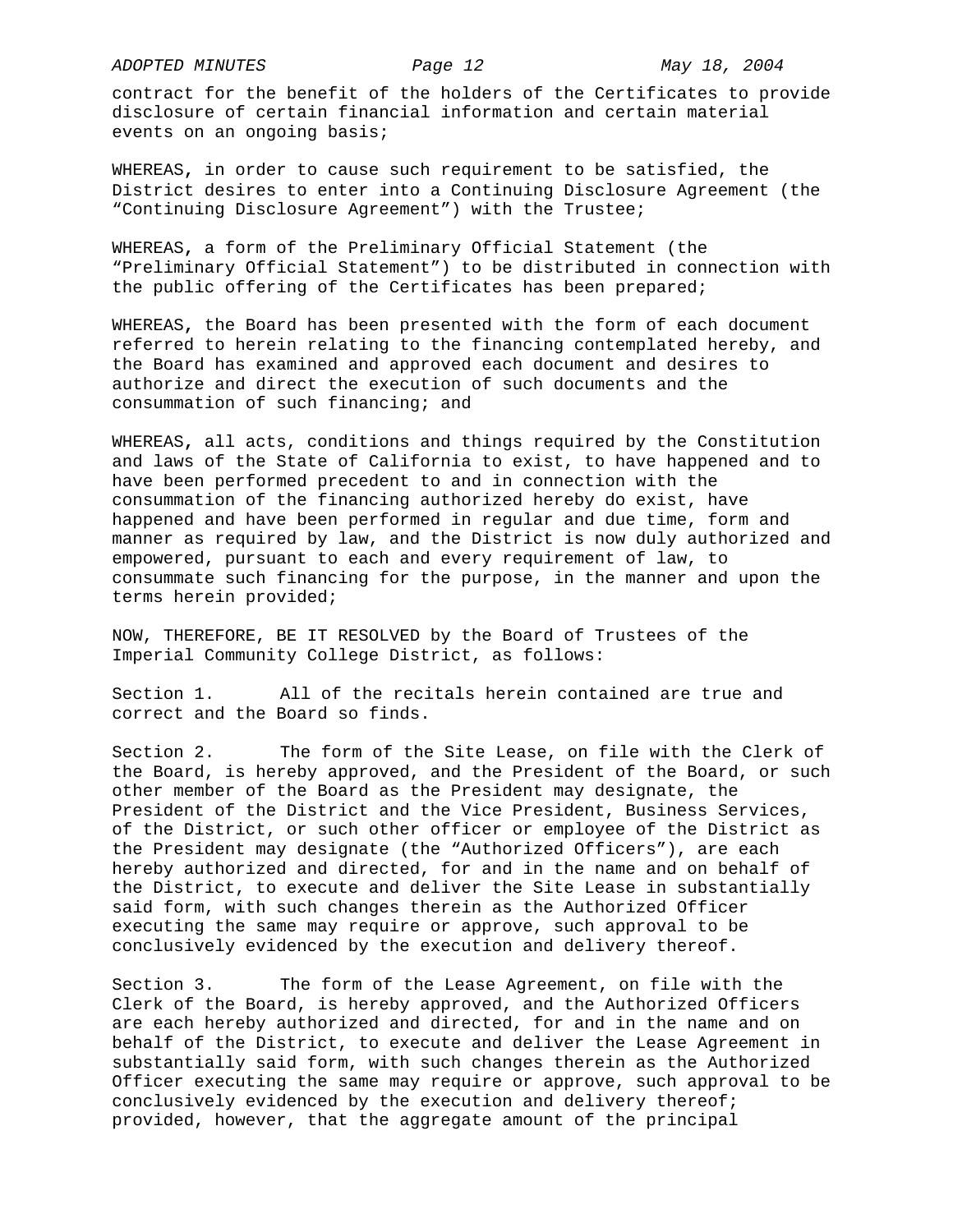components of the base rental payments payable under the Lease Agreement shall not exceed \$3,500,000, the term of the Lease Agreement shall not exceed 15 years, provided that such term may be extended as provided therein.

Section 4.The form of Trust Agreement, on file with the Clerk of the Board, is hereby approved, and the Authorized Officers are each hereby authorized and directed, for and in the name and on behalf of the District, to execute and deliver the Trust Agreement in substantially said form, with such changes therein as the Authorized Officer executing the same may require or approve, such approval to be conclusively evidenced by the execution and delivery thereof.

Section 5.The execution and delivery of Certificates evidencing principal in an aggregate amount not to exceed \$3,500,000, payable in the years and in the amounts, and evidencing interest as specified in the Trust Agreement as finally executed, are hereby authorized and approved.

Section 6.The form of Certificate Purchase Agreement, on file with the Clerk of the Board, is hereby approved, and the Authorized Officers are each hereby authorized and directed, for and in the name and on behalf of the District, to execute and deliver the Certificate Purchase Agreements in substantially said form, with such changes therein as the Authorized Officer executing the same may require or approve, such approval to be conclusively evidenced by the execution and delivery thereof; provided, however, that the underwriter's discount for the sale of the Certificates shall not exceed 5% of the aggregate amount of principal evidenced by such Certificates and the maximum true interest cost shall not exceed 9%.

Section 7. The form of Continuing Disclosure Agreement, on file with the Clerk of the Board, is hereby approved, and the Authorized Officers are each hereby authorized and directed, for and in the name and on behalf of the District, to execute and deliver the Continuing Disclosure Agreement in substantially said form, with such changes therein as the Authorized Officer executing the same may require or approve, such approval to be conclusively evidenced by the execution and delivery thereof.

Section 8.The form of Preliminary Official Statement, on file with the Clerk of the Board, with such changes therein as may be approved by an Authorized Officer, are hereby approved, and the use of the Preliminary Official Statement in connection with the offering and sale of the Certificates is hereby authorized and approved. The Authorized Officers are each hereby authorized to certify on behalf of the District that the Preliminary Official Statement are deemed final as of its date, within the meaning of Rule 15c2-12 (except for the omission of certain final pricing, rating and related information as permitted by Rule 15c2-12).

Section 9.The preparation and delivery of an Official Statement, and use thereof by the Underwriter in connection with the offering and sale of the Certificates, is hereby authorized and approved. The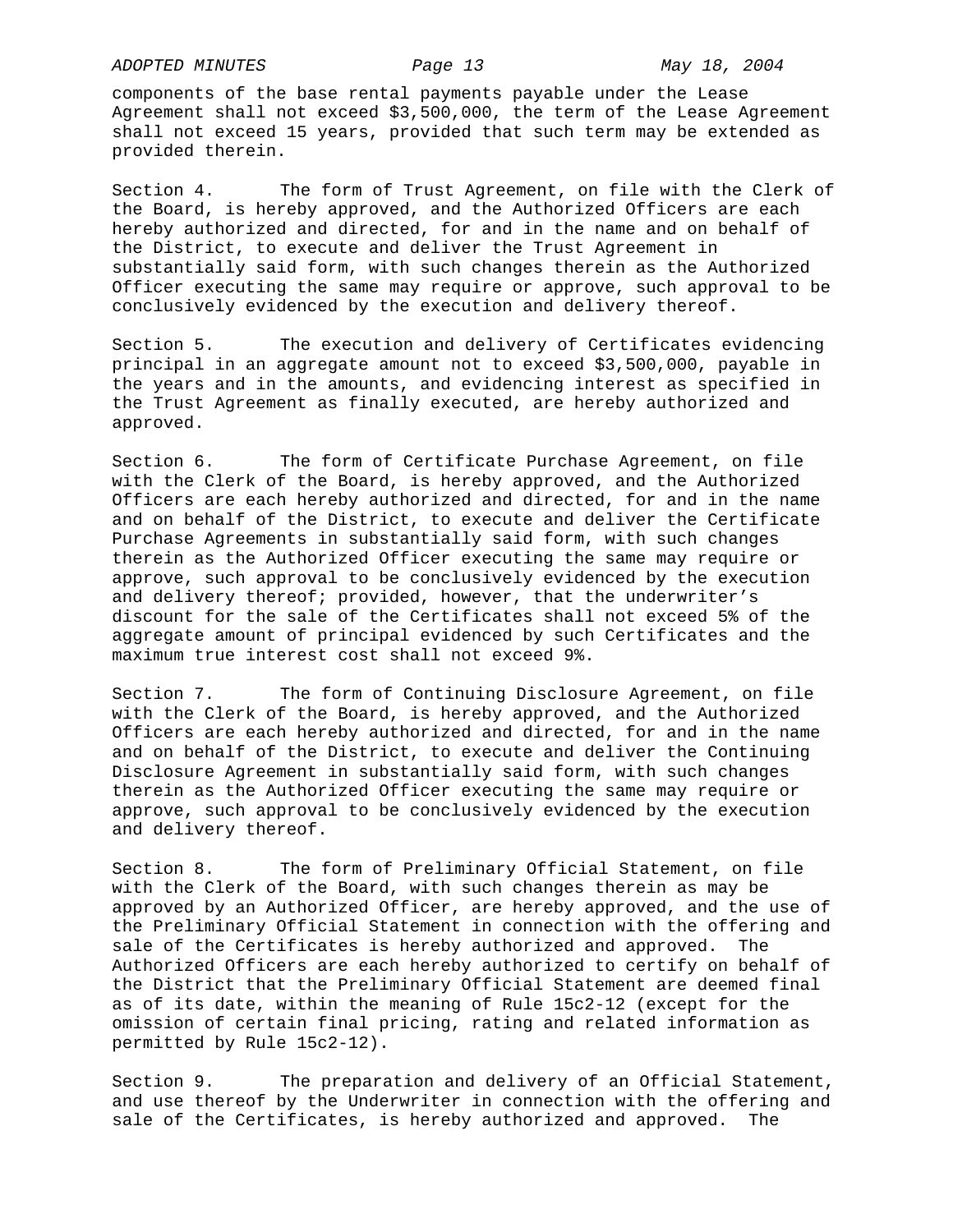*ADOPTED MINUTES Page 14 May 18, 2004* 

Official Statement shall be in substantially the form of the Preliminary Official Statement with such changes, insertions and omissions as may be approved by an Authorized Officer, such approval to be conclusively evidenced by the execution and delivery thereof. The Authorized Officers are each hereby authorized and directed, for and in the name of and on behalf of the District, to execute the final Official Statement and any amendment or supplement thereto and thereupon to cause the final Official Statement and any such amendment or supplement to be delivered to the Underwriter.

Section 10. The agreement on file for special counsel and disclosure counsel services in regard to this financing between the District and Jones Hall, A Professional Law Corporation is hereby approved.

Section 11.The Authorized Officers are hereby authorized and directed, jointly and severally, to do any and all things which they may deem necessary or advisable in order to consummate the transactions herein authorized and otherwise to carry out, give effect to and comply with the terms and intent of this Resolution, including, without limitation, executing agreements, certifications and other necessary documents.

Section 12.All actions heretofore taken by the officers, employees and agents of the District with respect to the transactions set forth above are hereby approved, confirmed and ratified.

Section 13.This Resolution shall take effect from and after its date of adoption.

M/S/C Long/Medina Resolution No. 12971: **EQUALIZATION FUNDING FOR CALIFORNIA'S COMMUNITY COLLEGE STUDENTS**

WHEREAS, on a dollar per student basis, there is great disparity in funding among California's community college districts; and

WHEREAS*,* the highest funded district receives more than \$8,000 per full-time-equivalent student and the lowest funded districts receive less than \$3,600, and

WHEREAS, the difference between the 15 highest funded districts and the 15 lowest funded districts has been more than \$1,200 per student continuously; and

WHEREAS*,* when there are more state funds available to the community college system, higher funded districts receive proportionately more and lower funded districts receive proportionately less, and, conversely, when state funds are cut, higher funded districts receive a smaller cut per student and lower funded districts receive a larger cut per student, making the disparity in funding even worse, and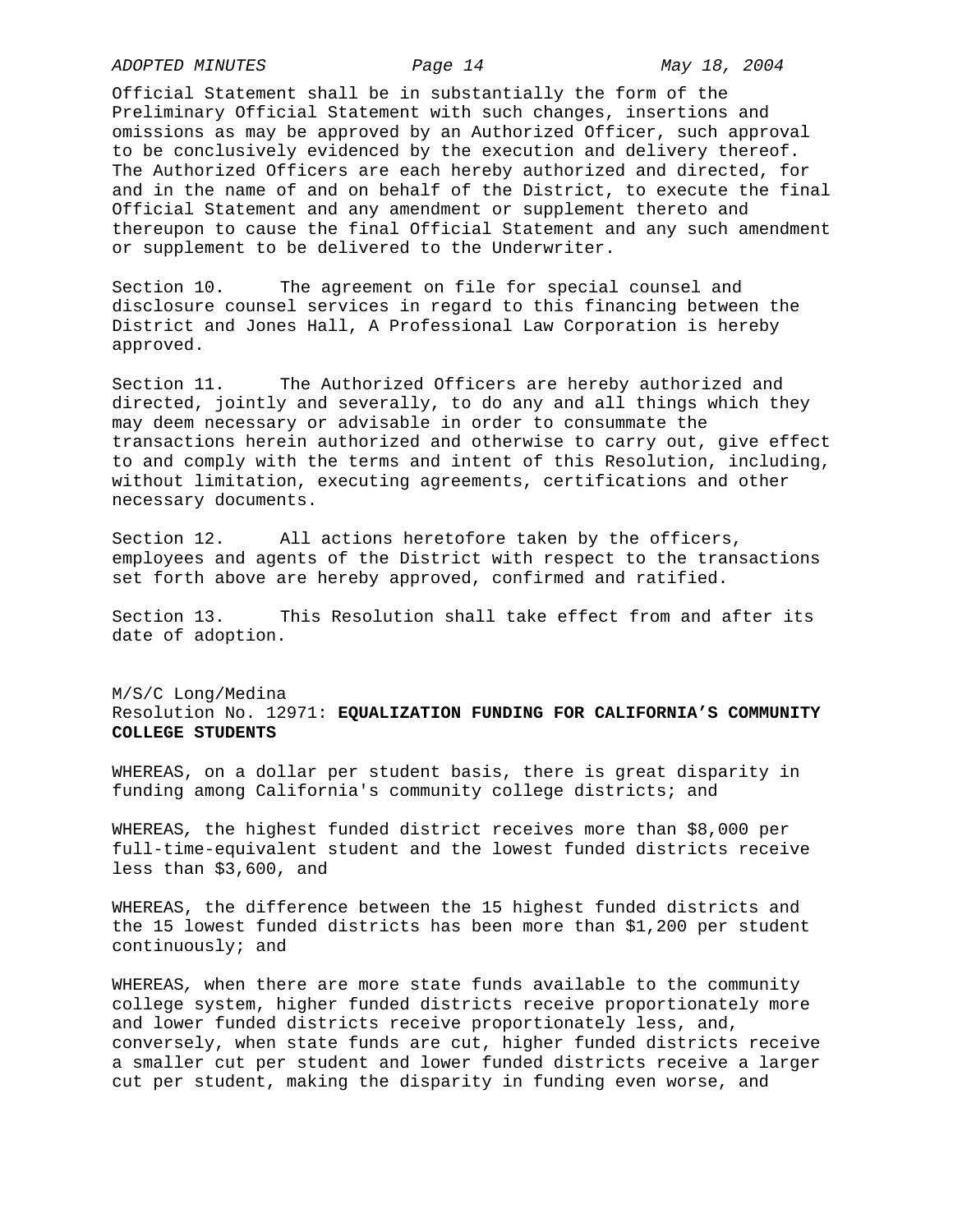*ADOPTED MINUTES Page 15 May 18, 2004* 

WHEREAS, the lack of equitable state funding means that students in lower funded districts have significantly less access to classes, tutors, full-time instructors, lab technicians, math and writing center assistance, basic skills classes, adequately maintained facilities, instructional materials, current technology, technical programs, counselors and other support staff for an increasingly diverse student population; and

WHEREAS all of California's community college districts are required to comply with the same state mandates, paying the same rates to PERS, STRS and Workers Compensation, but the resources to comply with these and other state requirements vary widely district by district; and

WHEREAS, funding all community college programs and services on a per student basis would reduce the disparity in funding, increase equal access to education and boost the potential for student success throughout the state; and

WHEREAS, the Governor's budget proposal would assist more than 75% of the state's community colleges and 85-90% of the state's community college students;

NOW THEREFORE BE IT RESOLVED that the Governing Board of the Imperial Community College District supports the Governor's proposal to fund equalization and:

- urges enactment of SB 1875 (Alpert) to begin the process of equitable funding, and
- commits to actively advocate on behalf of comparable funding for ALL of the state's community college students on a per student basis.

M/S/C Keithly/Acuña Resolution No. 12972: **2003-2004 CANDIDATES FOR GRADUATION**

BE IT RSOLVED that the Board approves the following 2003-2004 Candidates for Graduation:

## **FALL 2003**

| Acevedo, Salvador, A.S.       | Contreras, Maria, A.A.        | Jordan, Heather, A.A.          |
|-------------------------------|-------------------------------|--------------------------------|
| Aquirre, Alma, A.A.           | Cordova Leyva, Lizbette, A.S. | Lantzer, David, A.S.           |
| Apodaca, Francisco, A.A.      | Coronado, Graciela, A.S.      | Lazarin, Jeannette, A.S.       |
| Arce, Concepcion, A.S.        | Crankshaw, Cristina, A.S.     | Ledesma, Jr., Javier, A.A.     |
| Archuleta, Martin, A.A.       | Cruz, Charles, A.A., A.S.     | Loper, Amy, A.A.               |
| Arroyo, Monica, A.A.          | De La Torre, Alma, A.S.       | Lopez, Ana, A.S.               |
| Bacani-Abela, Marie, A.S.     | De Leon, Rosa, A.A.           | Lopez, Jackeline, A.S.         |
| Baker, Matthew, A.A.          | Delgado, Melissa, A.A.        | Lopez, Leticia, A.S.           |
| Bautista, Michael, A.S.       | Felix, Rufina, A.A.           | Magallanes, Rosa, A.S.         |
| Beas, Laura, A.S.             | Franco, Oralia, A.S.          | Maloof, Paul, A.A.             |
| Cabrera, Maricruz, A.A., A.S. | Garcia, Orfa, A.A.            | Martinez, Robert, A.S.         |
| Camillo, Daniel, A.S.         | Garzon, Lorena, A.A.          | Martinez, Rosa, A.S.           |
| Carranza, Norberto, A.S.      | Grace, Kelly, A.A.            | McCall, Andreana, A.S.         |
| Castaneda, Miquel, A.S.       | Hernandez, Maria, A.A.        | Melendez Rosales, Nohemi, A.A. |
| Castaneda, Nicole, A.S.       | Holder, Michele, A.A., A.S.   | Mendoza, Cynthia, A.A.         |
| Castaneda, Rosa, A.S.         | Jessee, Jr., Ron, A.A.        | Mendoza, Reyna, A.A.           |
| Cerda, Rudy, A.S.             | Jimenez, Carla, A.S.          | Montano, Arturo, A.S.          |
| Contreras, Georgina, A.A.     | Johnson, Tonia, A.S.          | Moreno, Yvette, A.A.           |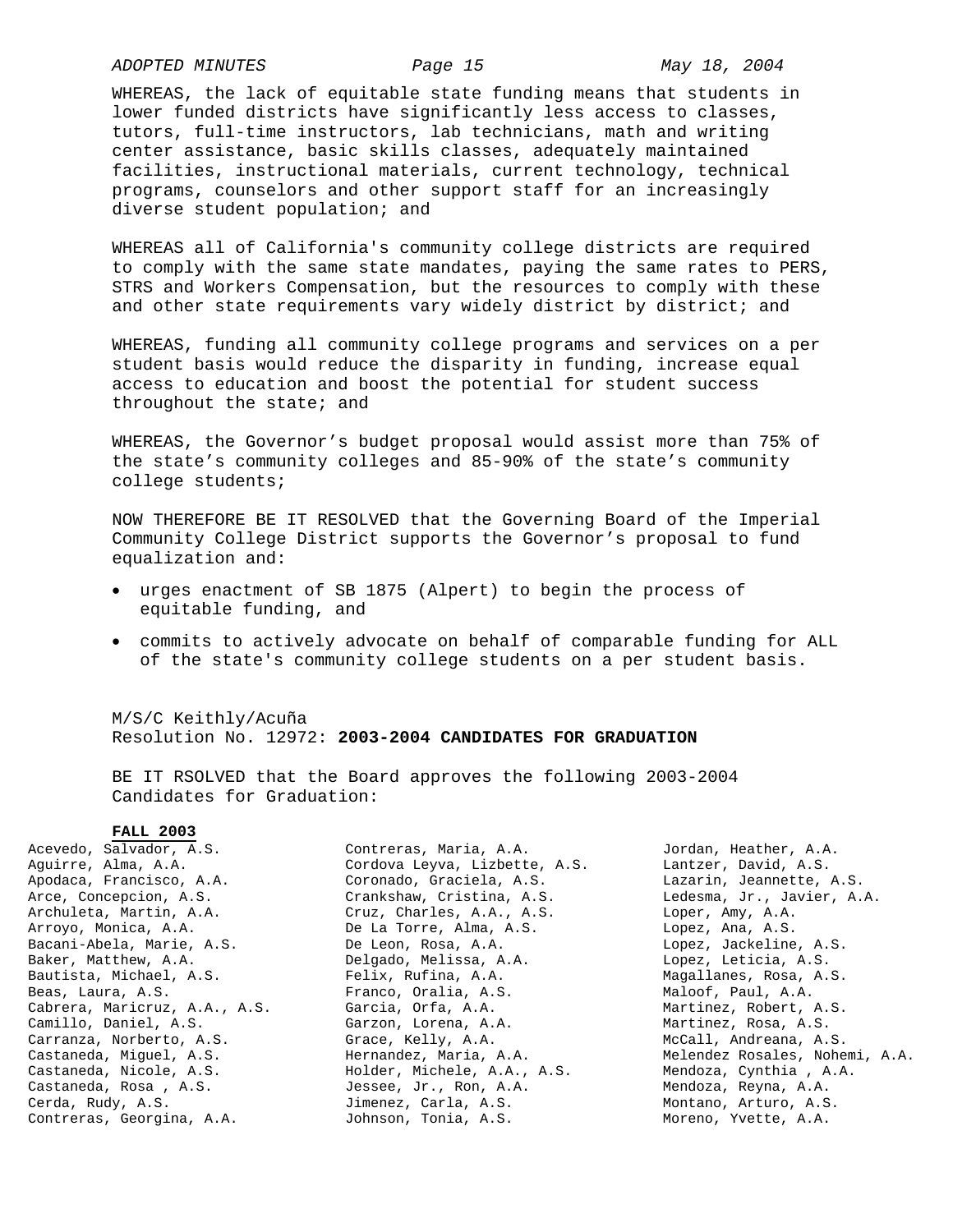Munoz, Liliana, A.A. Nelson, Leslie, A.A. Nuno, Jennifer, A.S. Parker, Theresa, A.S. Peck, Russell, A.S. Peraza, Rafael, A.S. Perea, Amilcar, A.S. Quintanar Bauza, Norma, A.A. Quintero, Monica, A.S. Quintero, Teresa, A.S. Raley, Brooke, A.A. Rasmussen, Kristin, A.A. Reyes, Juanita, A.A. Rios, Adelaida, A.A.

**SPRING 2004**

Aguilera, Beatriz, A.A. Aguirre, Roxanne, A.A. Aguirre, Sandra, A.S. Alvarado, Luz, A.S. Alvarez, Bertha, A.A., A.S. Alvarez, Farfan, A.S. Ambriz, Estela, A.A. Andrade, Sergio, A.A. Angulo, Vanessa, A.A. Antunez, Jose, A.S. Araiza, David, A.A. Arredondo, Brenda, A.A. Arreola, Cristina, A.A. Arroyo, Marie, A.S. Avalos, Maria, A.S. Ayala, Maria , A.A. Ayala, Yadira, A.S. Barrientos, Guadalupe, A.A. Belellano, Adriela, A.A. Bell, Dionte, A.A. Berg, James, A.S. Bermudez, Jose, A.S. Bernal, Araceli, A.S. Borboa Luna, Claudia, A.S. Boswell, Jason, A.S. Botello, Gina, A.S. Bueno, Hector, A.S. Bueno, Michael, A.A. Burk, Amber, A.S. Bustamante, Anna, A.S. Bustos Gutierrez, Angelica, A.A. Camacho Gonzalez, Marisol, A.A. Camargo, Mariana, A.S. Campos, Laura, A.A. Carrier, Lilandra, A.A. Carter, Pamela, A.A. Castaneda, Ernestina, A.A. Castillo, Sanjuana, A.S. Castro, Alma, A.A. Castro, Diana, A.A. Castro, Guadalupe, A.A. Castro, Jennifer, A.S. Castro, Martha, A.A. Cervantes, Brytnie, A.S. Cervantes, Mary, A.A.

Rios, Cesar, A.S. Robles, Stephanie, A.A. Rodriguez, Irish, A.S. Rodriguez-Amarillas, Annett, A.A. Roman, Susan, A.S. Romero, Johnny, A.S. Ross, Nathan, A.S. Ruiz, Jose, A.S. Sanchez, Daniel, A.S. Sandoval, Armando, A.S. Semmes, Laura, A.A., A.S. Sepulveda Ortiz, Isaura, A.A. Sevilla, Kristina, A.A.

Chavira, Paola, A.S. Cornejo, Marisol, A.A., A.S. Coronado, Joel, A.S. Coronado, Ruben, A.S. Cuen, Jacqueline, A.S. Dagdagan, Gracie, A.S. Davila, Rosalie, A.S. De La Rosa, Christina, A.A., A.S. DeFrece, Selene, A.S. Delgadillo, Cynthia, A.A., A.S. DeLong, Cory, A.S. Deppe, Krista, A.A. Diaz, Liliana, A.S. Diaz, Lydia, A.A. Enders, Sheryl, A.S. Esquer, Carla, A.S. Estrada, Eric, A.S. Estrada, Juan, A.S. Estrada, Maria, A.A. Evers, Susana, A.A. Felix, Luis, A.S. Fernandez, Diana, A.A. Flores Jimenez, Reyna, A.A., A.S. Furguson, Joseph, A.A. Galaz, Hector, A.S. Galindo, Grizel, A.A Garcia, Anthony, A.S. Garcia, Carolina, A.A. Garcia, Eric, A.S. Garcia, Mabel, A.A. Garcia, Marcela, A.S. Garcia, Susana, A.A. Garza, Ramon, A.S. Gasca, Scarlett, A.S. Gasca, Yolanda, A.A. Gastelum, Samuel, A.S. Gerardo, Norma, A.A. Gerardo, Ruth, A.S. Gerber, Iris, A.A. Gerlt, Melinda, A.S. Godinez, Cecilia, A.A. Gomez Aguirre, Yasmin, A.S. Gomez-Estrada, Susana, A.A. Gonzalez, Alejandra, A.A.

Suarez, Dzyvana, A.A. Ternes, Elizabeth, A.S. Toledo, Luis, A.S. Torres, Rosalinda, A.A. Trombacco, Roxanna, A.A. Uriarte, Lorena, A.S. Valenzuela, Mercy, A.S. Villaescusa, Norma, A.S. Villagrana, Andy, A.A. Villegas, Robert, A.S. Wong, Beatriz, A.A. Zuniga, John, A.S.

Gonzalez, Beatriz, A.A. Gonzalez, Gilberto, A.S. Gonzalez, Oscar, A.A. Guerrero, Jose, A.S. Guerrero, Roberto, A.S. Haro, Alberto, A.S. Heredia, Priscilla, A.S. Hernandez, Carmen, A.S. Hernandez Albanez, Linda, A.A. Herrera, Patricia, A.A. Hirales, Jose, A.S. Huereque, Jose, A.A. Iribe, Sylvia, A.A. Item, Serina, A.S. Jauregui, Jesse, A.A. Jessee, Jr., Ron, A.S. Jimenez, David, A.S. Juarez, Nidia, A.A. Knight, Dane, A.S. Knowlton, David , A.S. Laabs, Joni, A.S. Landin, Sandra, A.S. Lang, Kathleen, A.S. Leon, Griselda, A.A. Leon, Jazmin, A.A. Lewis, Bonnie, A.S. Leyva, Gabriela, A.S. Liera, Lisa, A.S. Liggett, Brian, A.S. Limon, Rosa, A.S. Loo, Rafael, A.S. Lopez, Dulce, A.S. Lopez, Sergio, A.S. Lopez Castro, Osvaldo, A.S. Lopez-Felix, Cinthya, A.S. Luna, Julie, A.A. Magallanes, Karla, A.A. Magos, Elvia, A.A. Marin Martinez, Veronica, A.A. Marrs, Christopher, A.S. Martin, Isabel, A.A. Martinez, Manuel, A.A. Martinez, Marisa, A.A. Martinez Demara, Daniel, A.A. Medina, Sandra, A.A. Mendez, Gloria, A.S.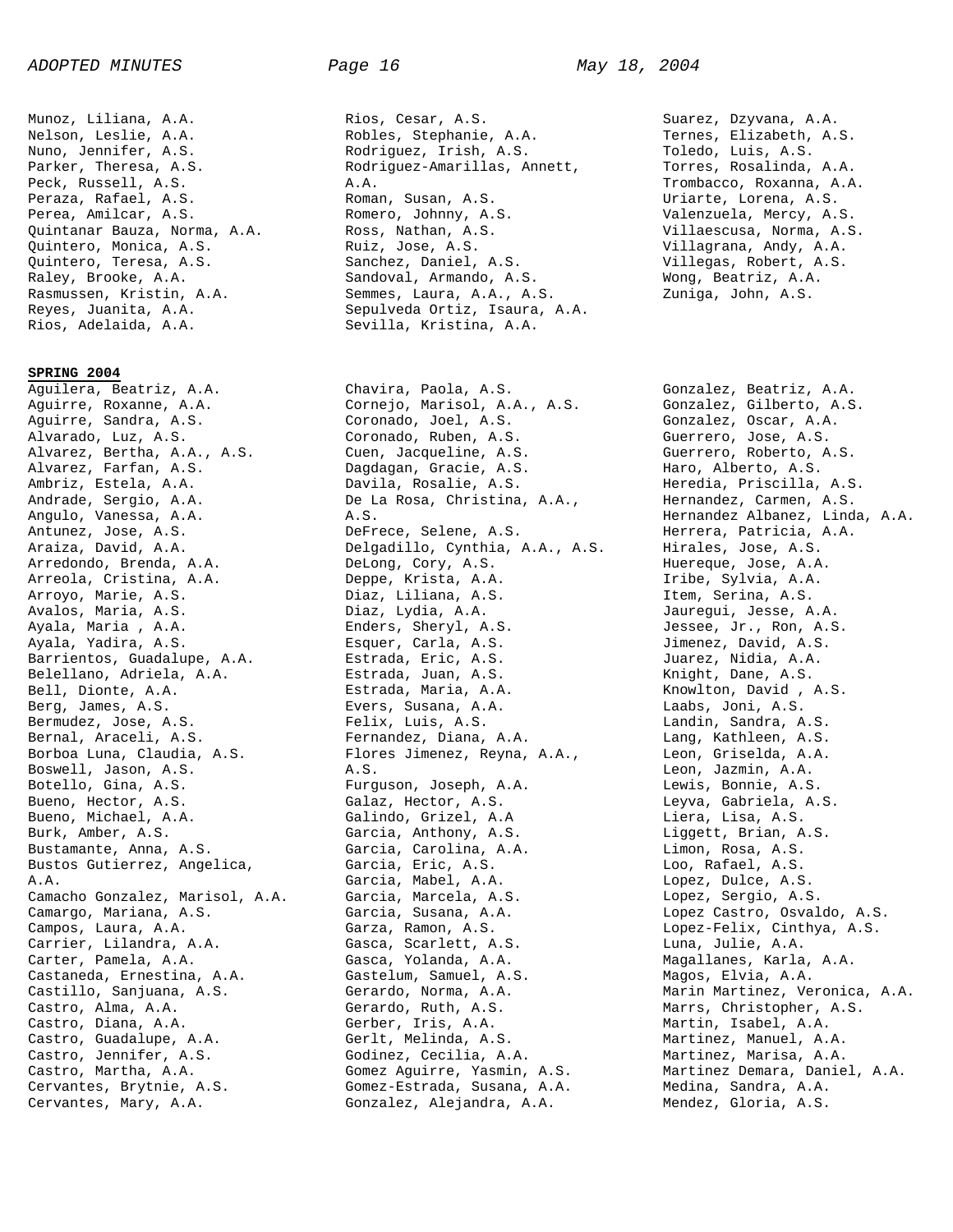Mendez, Josefat, A.S. Mendez, Juanita, A.S. Mendez, Khris, A.S. Mendoza, Josefat, A.A. Mendoza, Myriam, A.A. Mercado, Josue, A.A. Meza, Sandra, A.S. Minshew, Delfa, A.S. Mireles, Claudia, A.A. Montoya Robles, Aida, A.A., A.S. Mora, Cristal, A.S. Moreno, Sergiosaul, A.S. Moreno Gaytan, Marisela, A.A. Naranjo, Francisco, A.S. Navarro, Elsa, A.S. Nevarez, Patricia, A.A. Neves, Steffani, A.A. Noriega, Bianca, A.A. Nunez, Candida, A.A. Ochoa, Leticia, A.S. Ornelas, Elba, A.A. Padilla, Jennifer, A.S. Page, Telma, A.S. Palacios, Tanya, A.A. Pasillas, Alejandra, A.A. Paz Escobar, Georgina, A.S. Pena, Sarali, A.A. Piceno Trujillo, Ricardo, A.A. Plummer, Pamela, A.S. Ponce, Eduardo, A.A. Proo, Cameo, A.A. Quintero, Yvette, A.A., A.S. Ramirez, Adriana, A.A. Ramirez, Agustin, A.A.

#### **SUMMER 2004**

Acuna, Pedro, A.S. Adler, Bianca, A.A. Alvarado, Ivan, A.A. Araujo, Martha, A.A. Barajas, Bianca, A.A. Barrera, Martha, A.A. Barrios, Diana, A.A. Bejarano, Karla, A.A. Benitez, Diana, A.A. Brim, Polla, A.A. Calles, Francisco, A.A. Castro, Diana, A.A. Cavers, Quincy, A.A. Cerda, Haydee, A.A. Chiang-Hernandez, Paola, A.A. De La Trinidad, Felicia, A.S. De Leon, Regina, A.S. Dean, Kathleen, A.S. Diaz, Eugenia, A.A. Diaz, Genaro, A.A. Diaz, Kenia, A.S. Dominguez, Veronica, A.S. Duenas, Alfa, A.A. Flores, Jr., Roger, A.S. Garcia, Adrian, A.A. Garcia, Helena, A.S.

Ramirez, Alicia, A.S. Ramirez, Veronica, A.S. Rangel, Cruz, A.A. Rangel Nava, Andrea , A.A., A.S. Raygoza, Ariana, A.A. Regalado, Jacqueline, A.A. Reisin, Talia, A.A. Reyes, Zelestra, A.S. Rivas, Reyna, A.S. Robles, Monica, A.A. Robles, Sonia, A.S. Rocha, Edna, A.S. Rodriguez, Erika, A.S. Rojas, Michelle, A.S. Roman, Pedro, A.A. Rosas, Steve, A.S. Rucobo, Korina, A.S. Ruiz, Joe, A.S. Sais, Jesus, A.S. Salcedo, Hector, A.S. Sample, Kimberly, A.S. Sanchez, Abraham, A.S. Sanchez, Diega, A.S. Sanchez, Marisol, A.S. Sanchez, Randy, A.S. Sanchez, Jr., Manuel, A.S. Santana, Adam, A.A., A.S. Santillanes, Fabiola, A.A. Sapien, Diane, A.A. Sarrasin, Veronica, A.A. Seaman, Veronica, A.S. Sigmond, Andromeda, A.A. Silva, Cynthia, A.A. Solorio, De Angela, A.A.

Garcia, Jennifer, A.A. Garcia, Laura, A.A. Garcia, Samuel, A.A. Garza, Martin, A.A. Gastelum Madrigal, Adriana, A.S. Godinez, Zulema, A.S. Gonzalez, Adriana, A.S. Gonzalez Haro, Mario, A.A. Gonzalez, Raquel, A.S. Guevara, Bethzyra, A.A. Gutierrez, Irma, A.S. Gutierrez, Ivan, A.S. Hernandez, Ana, A.A., A.S. Hernandez, Diane, A.A. Hernandez, John, A.S. Hernandez, Veronica, A.A. Hester, Zondra, A.A. Hirales, Iveth, A.A. Howard, Will, A.A., A.S. Iribe, Sylvia, A.S. Izarraraz, Christina, A.A. Jo Chu, Monica, A.A. Kunzler, Teresa, A.A. Lopez, Arturo, A.A. Lopez, Diana, A.A.

Sustaita, Espereanza, A.S. Tabarez, Frances, A.A. Tadeo, Sylvia, A.S. Tapia, Carly, A.S. Tatsch, Christopher, A.A. Thomas, Troy, A.S. Torres Barba, David, A.S. Tovar, Delia, A.A. Tovar, Socorro, A.S. Trillas Casarez, Angelica, A.A. Uriarte, Diana, A.S. Valenzuela, Bianca, A.A. Valenzuela, Martha, A.A. Valenzuela, Michael, A.S. Vazquez, Erika, A.S. Velarde, Nidia, A.A. Velarde Ibarra, Laura, A.S. Velasco, Guadalupe, A.S. Velasquez, John, A.S. Velix, Elisa, A.A. Veliz, Pamela, A.S. Villa, Arlene, A.A. Villalobos, Enrique, A.A. Villalon, Dollyrose, A.S. Villegas, Consepcion, A.A. Villegas, Gustavo, A.S. Viramontes Jimenez, Erika, A.A. Vizcarra, Rosa, A.A. Warden, Abigail, A.S. Williams, Imelda, A.S. Zambrano, Milham, A.A. Zamora, Manuel, A.S. Zarate, Ana, A.S.

Lopez, Elizabeth, A.A. Lopez, Martha, A.S. Lopez Lugo, Maria, A.A. Lovett-Hernandez, Belinda, A.S. Lowrie, Diana, A.A. Luevano, Alicia, A.A. Marquez Aceves, Diana, A.A. Mata, Ruby Doreen, A.S. McDonald, Marylynn, A.S. Moore, Loretta, A.A. Moreno, Denisse, A.S. Munoz, Brenda, A.S. Muro, Viana, A.A. Murrieta, Nancy, A.A. Navejar-Villalobos, Katya, A.A. Nettles, Charles, A.S. Noriega, Michael, A.A. Olivares, Miguel, A.A. Olvera, Laura, A.A. Oropeza Marin, Eliana, A.A. Padilla, Imelda, A.A. Paz Escobar, Georgina, A.S. Pradis, Patricia, A.S. Quidachay, Nidia, A.S. Ramirez, Diana, A.A. Ramirez, Joanna, A.S.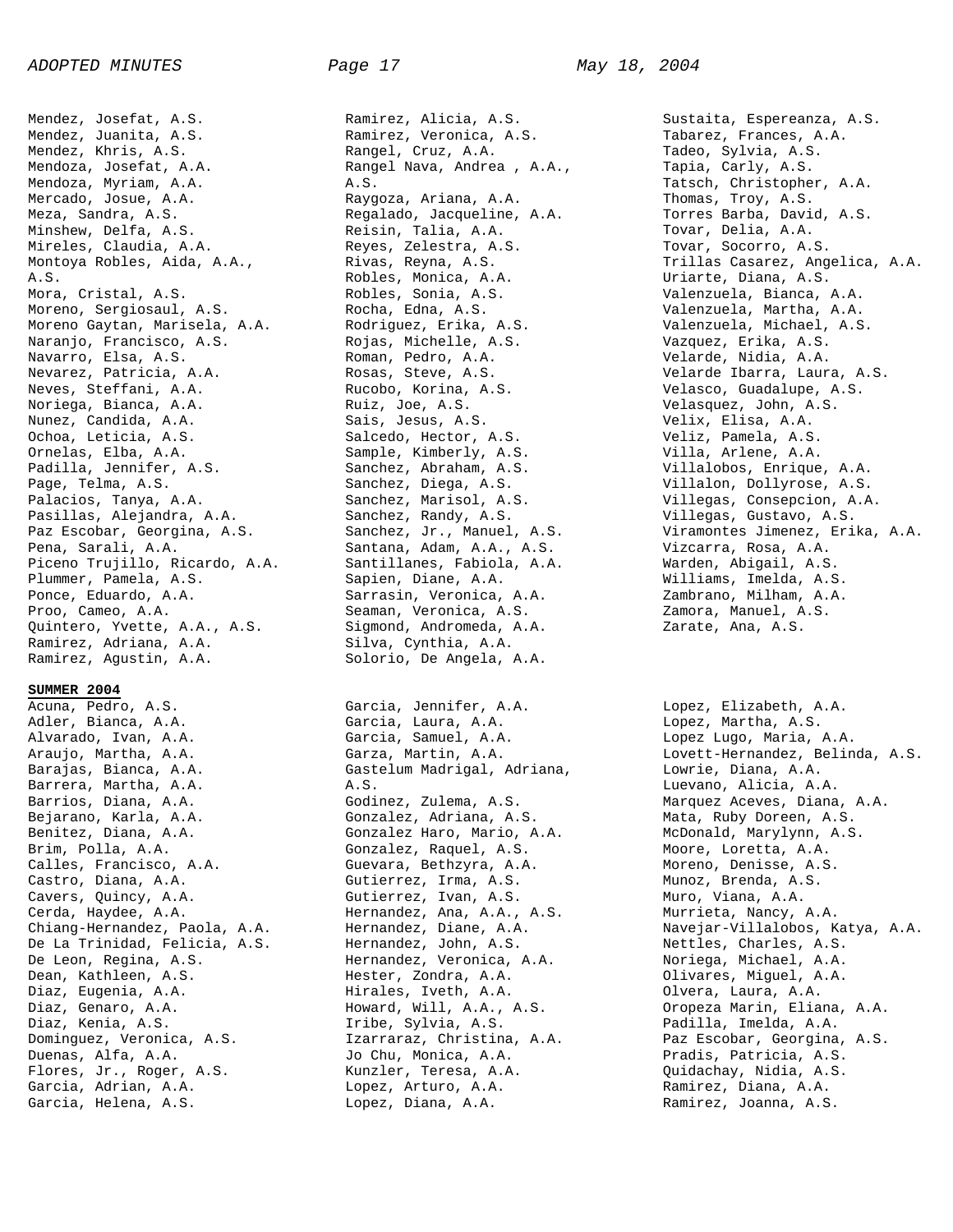Real, Karmin, A.S. Regalado, Jessica, A.A. Rivera, Zinnia, A.A. Rodriguez, Jose, A.A. Romero-Tapia, Esperanza, A.S. Rosales, Norma, A.S. Saldivar, Briset, A.A. Samaniego, Agustina, A.A. Sanchez, Frank , A.A. Sanchez, Lydia, A.A. Sevilla, Martin, A.S. Silva, Bibiana, A.S. Silva, Jennifer, A.S.

Silva, Nidia, A.A., A.S. Silva Martinez, Beatriz, A.A. Soria, Jr., Jose, A.S. Sornia, Denise, A.A. Soto, Ivan, A.A. Stoffel, Sandra, A.S. Tabarez, Norma, A.A. Talavera, Luis, A.S. Tapia, Jesus, A.A., A.S. Tapia, Susana, A.A. Taylor, Nicollee, A.A. Torres, Diana, A.A. Tovar, Socorro, A.A.

Uribe, Francisco, A.S. Valdez, Damian, A.S. Vargas Pina, Alejandro, A.S. Velazquez, Daisy, A.A. Verduzco, Yael, A.S. Vizcarra, Juan, A.S. Vizcarra, Victor, A.S. Watson, Ashley, A.A. Yarnell, Angela, A.A. Zermeno Ibarra, Adelina, A.S.

M/S/C Keithly/Acuña Resolution No. 12973: **NON-CREDIT PROGRAM**

WHEREAS, the Imperial Community College District is the only public community college in the State of California that does not offer noncredit courses and programs; and

WHEREAS, the community has requested course offerings that fit under the non-credit category of instruction; and

WHEREAS, the Vice President for Academic Services and Curriculum and Instruction Committee recommend that the District seek approval from the California Community Colleges Chancellor's Office to offer projected non-credit courses and programs;

NOW, THEREFORE, BE IT RESOLVED that the Board approves the recommendation of the Vice President for Academic Services, the Curriculum and Instruction Committee (4/29/04), and the Academic Senate (5/5/04), with the approval of the Superintendent/President, to offer non-credit courses and programs, and that the required approval process be initiated.

M/S/C Keithly/Acuña Resolution No. 12974: **INSTRUCTORS OF NON-CREDIT COURSES**

WHEREAS, the District plans to offer noncredit courses and programs beginning Fall 2004; and

WHEREAS, the District's current list of employment categories does not include instructors of noncredit courses;

WHEREAS, the minimum qualifications for instructors of noncredit courses is the same as the minimum qualifications for credit instruction in the appropriate discipline, or as specified in California Code of Regulations, Title 5, Section 53412; and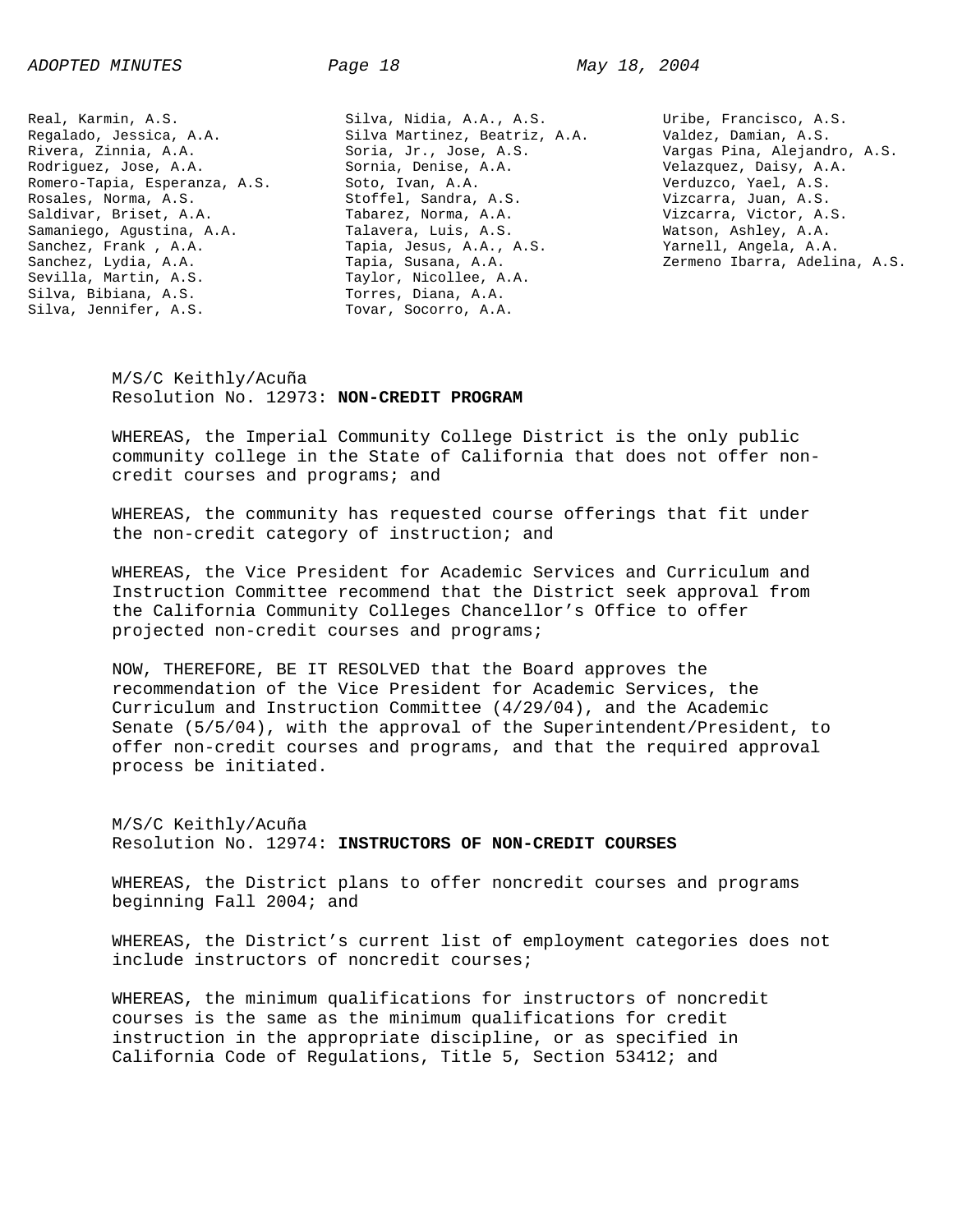*ADOPTED MINUTES Page 19 May 18, 2004* 

WHEREAS, the Vice President of Academic Services, the Curriculum and Instruction Committee (4/29/04) recommend that the "instructors of noncredit courses" be added to the District's list of employment categories, and that instructors of noncredit courses be compensated from \$18.00 per hour to \$30.00 per hour, depending upon the type of noncredit course taught, as designated by the Director of Human Resources; and

BE IT RESOLVED that the Board approves the recommendation of the Vice President of Academic Services, the Curriculum and Instruction Committee (4/29/04) with the approval of the Superintendent/President to add "instructors of noncredit courses" to the District's list of employment categories effective July 1, 2004.

M/S/C Keithly/Acuña VII.4 Resolution No. 12975: **NON-CREDIT COURSE: POLITICAL SCIENCE 800**

BE IT RESOLVED that the Board approves, upon the recommendation of the Curriculum and Instruction Committee (4/29/04), the Vice President of Academic Services, and the Dean of Extended Campus, the establishment of a new Non-Credit course beginning Fall 2004 semester.

BE IT FURTHER RESOLVED that this Non-Credit Course has been named Political Science 800 from Political Science 51, which will prepare students who are non United States citizens to pass the requirement for citizenship, and this course will comply with Education Code 84711 and will be forwarded to the State Chancellor's Office for approval.

# M/S/C Keithly/Acuña Resolution No. 12976: **NOT FOR CREDIT COURSE: UPWARD BOUND SUMMER RESIDENCY PROGRAM**

WHEREAS part of the mission of the Imperial Valley College Upward Bound Program is to provide students with the skills and motivation to complete a program of secondary education enabling them to enroll in post-secondary education.

THEREFORE BE IT RESOLVED that the Board approves, upon the recommendation of the Vice President for Student Services and the Director of Upward Bound Program, the establishment of a Not for Credit Upward Bound Summer Residency Program.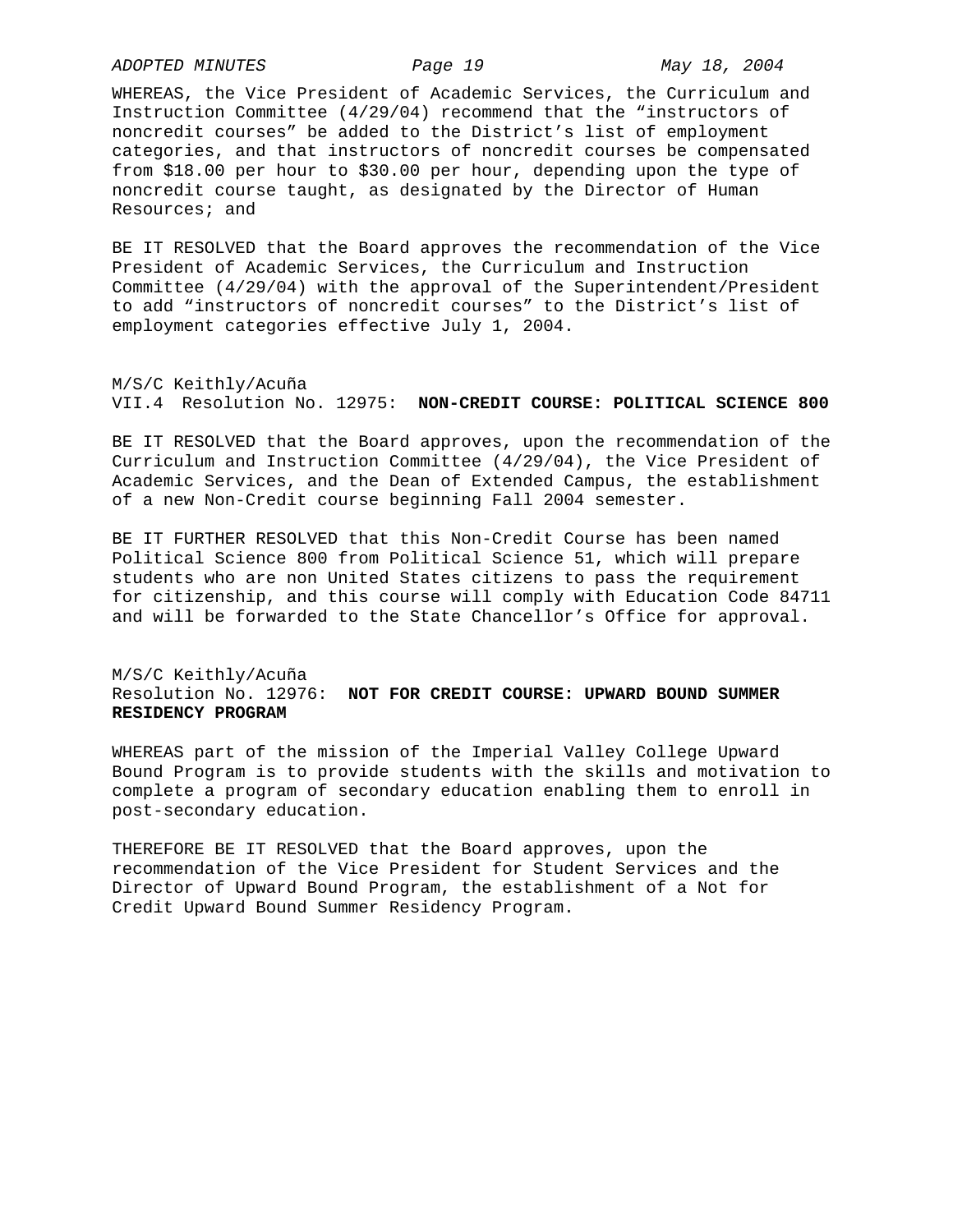M/S/C Keithly/Acuña Resolution No. 12977: **DAY OF THE TEACHER**

WHEREAS America's greatest strength has always been an educated citizenry; and

WHEREAS that educated citizenry is directly attributable to our system of universal public education that provides an educational opportunity for all students; and

WHEREAS community colleges and their teachers are a vital part of the system of universal public education; and

WHEREAS community college teachers are challenged daily to reach out to every student--regardless of ability, interest in learning, social or economic background, physical, mental, or emotional handicap, race, religion, creed, or ethnic origin--to provide the assistance and guidance necessary for full intellectual development; and

WHEREAS community college teachers hold the key to the intellectual and occupational preparation of individual citizens who, collectively, determine the quality of life in the United States, in California, and in this community; and

WHEREAS community college teachers deserve the deepest respect and admiration of this community for their vital contribution to the wellbeing of our students;

WHEREAS the official day recognized as the California Day of the Teacher is May 12, 2004 and Week of the Teacher is May 3-7, 2004;

NOW, THEREFORE, BE IT RESOLVED that the Board of Trustees publicly commends and thanks the teachers of Imperial Valley College for their dedication and hard work.

M/S/C Keithly/Acuña Resolution No. 12978: **REACTIVATED COURSES**

BE IT RESOLVED that the Board approves the recommendation of the Curriculum and Instruction Committee (4/1/04) and the Academic Senate to reactivate the following courses:

- NURS 2A Maternity Cycle
- NURS 2B Common Health Problems I
- NURS 2C Pharmacology II
- NURS 3C Patient Care Management and Critical Thinking
- VN 114 Pharmacology I
- VN 124 Pharmacology
- VN 120 Maternity Cycle
- VN 122 Common Health Problems I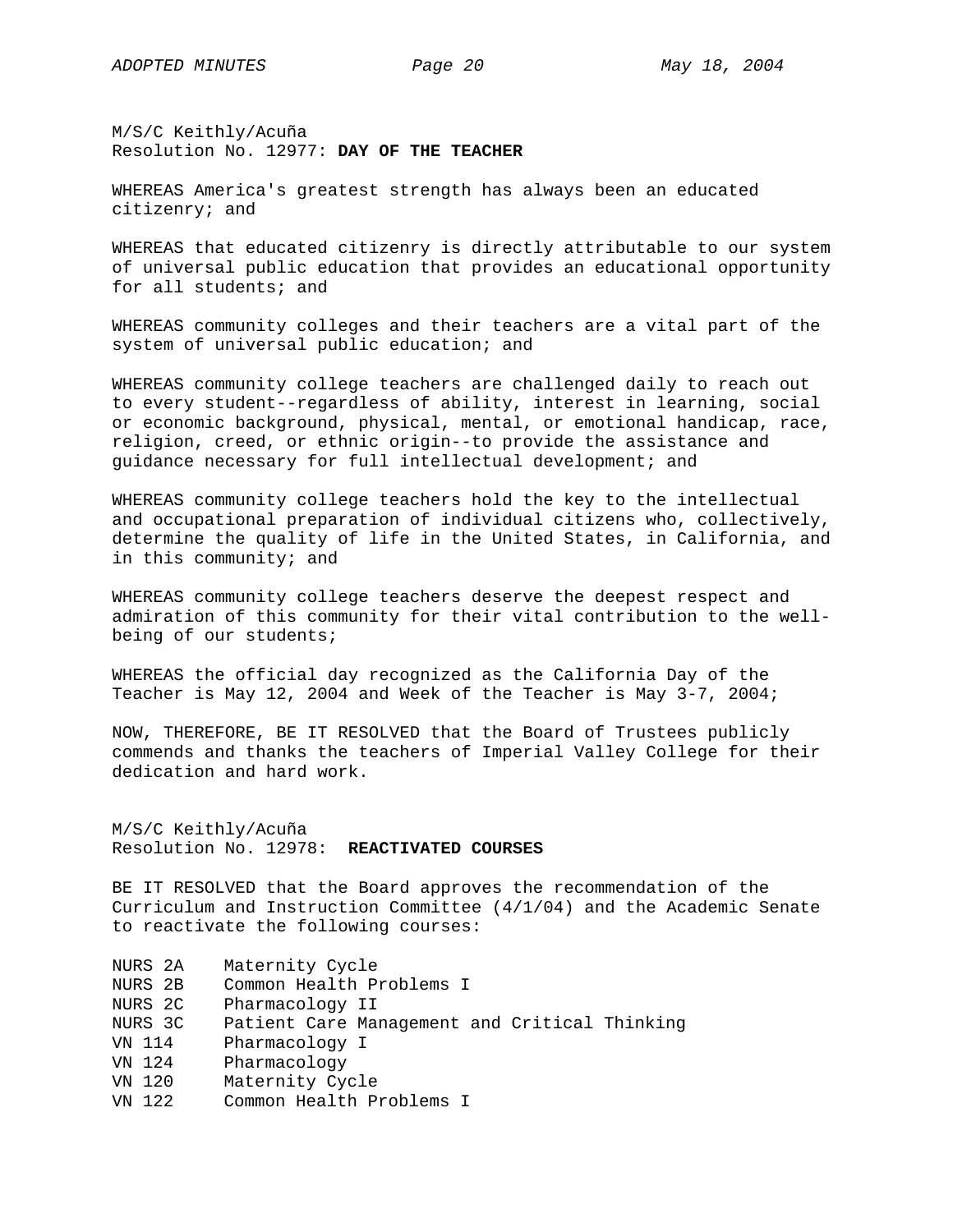M/S/C Keithly/Acuña Resolution No. 12979: **ALPHA GAMMA SIGMA**

BE IT RESOLVED that the Board approves the recommendation of the Curriculum and Instruction Committee (5/16/02) and the Academic Senate (11/6/02) to delete the Alpha Gamma Sigma (Board Policy 5.5.3) Statement from the IVC General Catalog.

M/S/C Keithly/Acuña Resolution No. 12980: **NATURAL SCIENCE/GENERAL EDUCATION REQUIREMENTS**

BE IT RESOLVED that the Board approves the recommendation of the Curriculum and Instruction Committee (5/6/02) and the Academic Senate (11/6/02) to include Biology 110 and Biology 112 to the Natural Science/General Education Requirements.

M/S/C Keithly/Acuña Resolution No. 12981: **CHILD DEVELOPMENT PROGRAM**

BE IT RESOLVED that the Governing Board of the Imperial Community College District authorizes entering into local agreement number FIMS-3131, Project #13-6315-003 for fiscal year 2003-2004 in the amount of \$1,804.00, with the California State Department of Education, and that Dr. Paul Pai, Superintendent/President, and Dr. Marion Boenheim, Interim Vice President for Academic Services are authorized to sign the transaction for the Governing Board.

## M/S/C Keithly/Acuña Resolution No. 12982: **MASTER PLAN/PROGRAM REVIEW INTEGRATION TEMPLATE 2005-2008**

BE IT RESOLVED that the Board approves, upon the recommendation of the Academic Senate (4/7/04), and the Superintendent/President, the 2005- 2008 Program Review and Planning Timeline and the Assessment of Goals and Objectives Template.

M/S/C Keithly/Cardenas to go into **CLOSED SESSION**

- 1. CONFERENCE WITH LEGAL COUNSEL: Anticipated Litigation-- Significant exposure to litigation pursuant to subdivision (b) of Section 54956.9: Three Cases
- 2. CONFERENCE WITH LEGAL COUNSEL EXISTING LITIGATION Subdivision (a) of section §54956.9) Name of case: Roy Bernardi, Claim No. WCSISC2003034098
- 3. NEGOTIATIONS UNDER THE EDUCATIONAL EMPLOYMENT RELATIONS ACT Conference with District Negotiators RE: Direction for Negotiations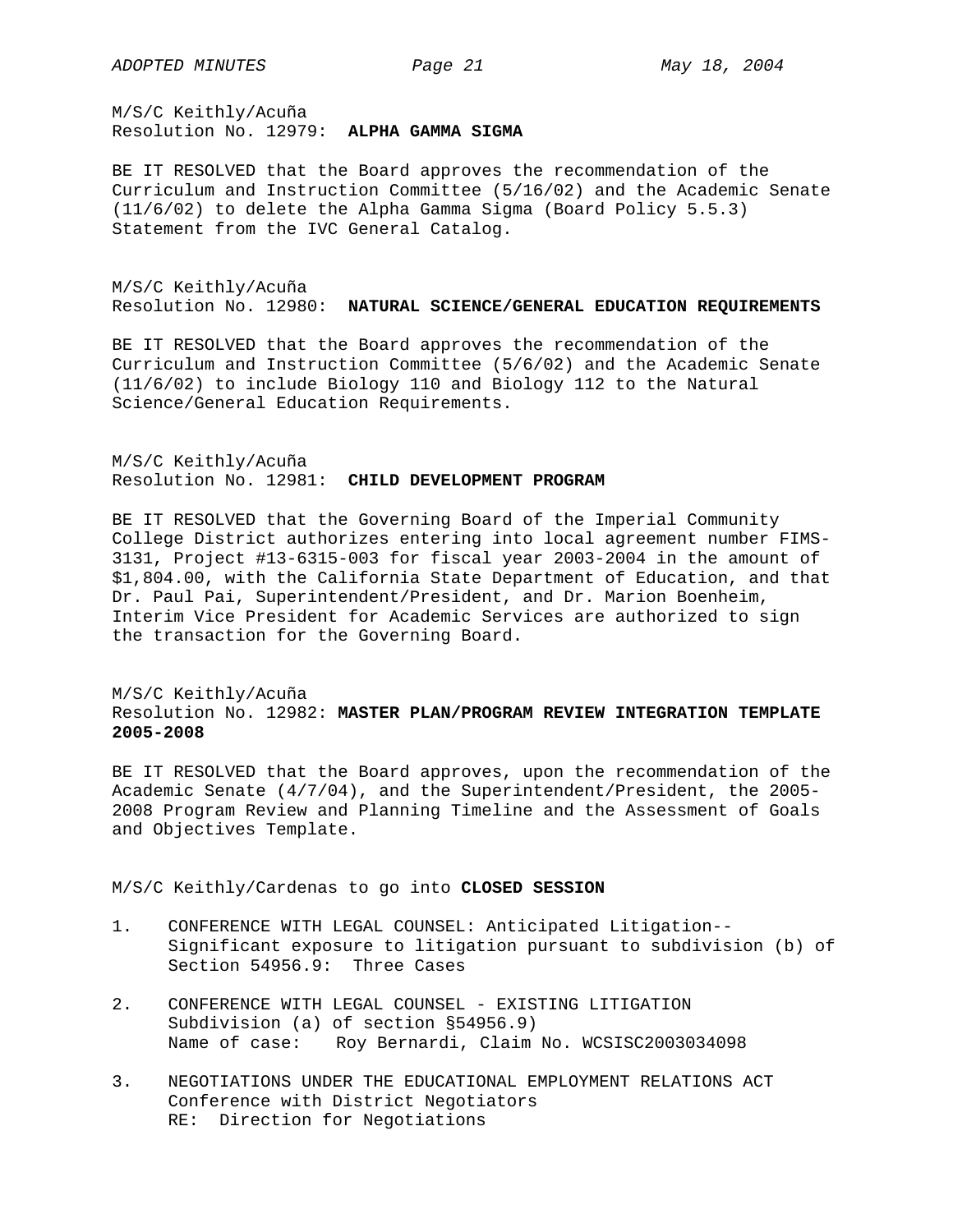M/S/C Keithly/Cardenas to go back to OPEN SESSION

President Ramirez stated that information was presented on Items 1, 2 and 3 and direction was given.

M/S/C Keithly/Medina Resolution No. 12983: **NEGOTIATIONS AGREEMENT BETWEEN THE DISTRICT AND IVC CHAPTER OF CCA/CTA/NEA**

BE IT RESOLVED that the Board approves the negotiated Agreement for 2003-2004 between the Imperial Community College District and the Imperial Valley College Chapter of the CCA/CTA/NEA as follows:

#### I. SALARY

- a. There will be a five percent (5%) salary increase in the salary schedule effective July 1, 2004.
- b. Effective July 1, 2004, steps 14 and 17 shall be removed from the salary schedule, and the remaining salary rates shall move up the salary scale accordingly. This will reduce the total salary steps to 20 (twenty). The intent of this provision is to reduce the number of duplicated salary rates at consecutive step levels.
- c. Effective July 1, 2005, the District shall use future COLA monies received from the state for salary increases for IVC employees in at least the same proportion as salaries are represented in the total apportionment funds. For example, if salaries represent 80% (eighty percent) of our total revenue apportionment for the year and a 3% (three percent) COLA is granted, then at least 80% of the 3% COLA must be used for salary increases.

# II. STIPENDS

- a. Effective July 1, 2004, the doctoral stipend shall be increased to five thousand dollars (\$5,000.00) per year.
- b. Effective from August 1, 2003, a one-time fifteen hundred dollar (\$1,500.00) stipend shall be paid to any full-time instructor who initiates, develops, and presents a complete online course (exclusive of testing) for the first time provided that each such course has been previously approved by the Vice President for Academic Services.

## III. HEALTH BENEFITS

a. For those unit members hired after July 1, 2004, as full-time employees, the District shall provide the same health benefits as provided to its current employees except that, if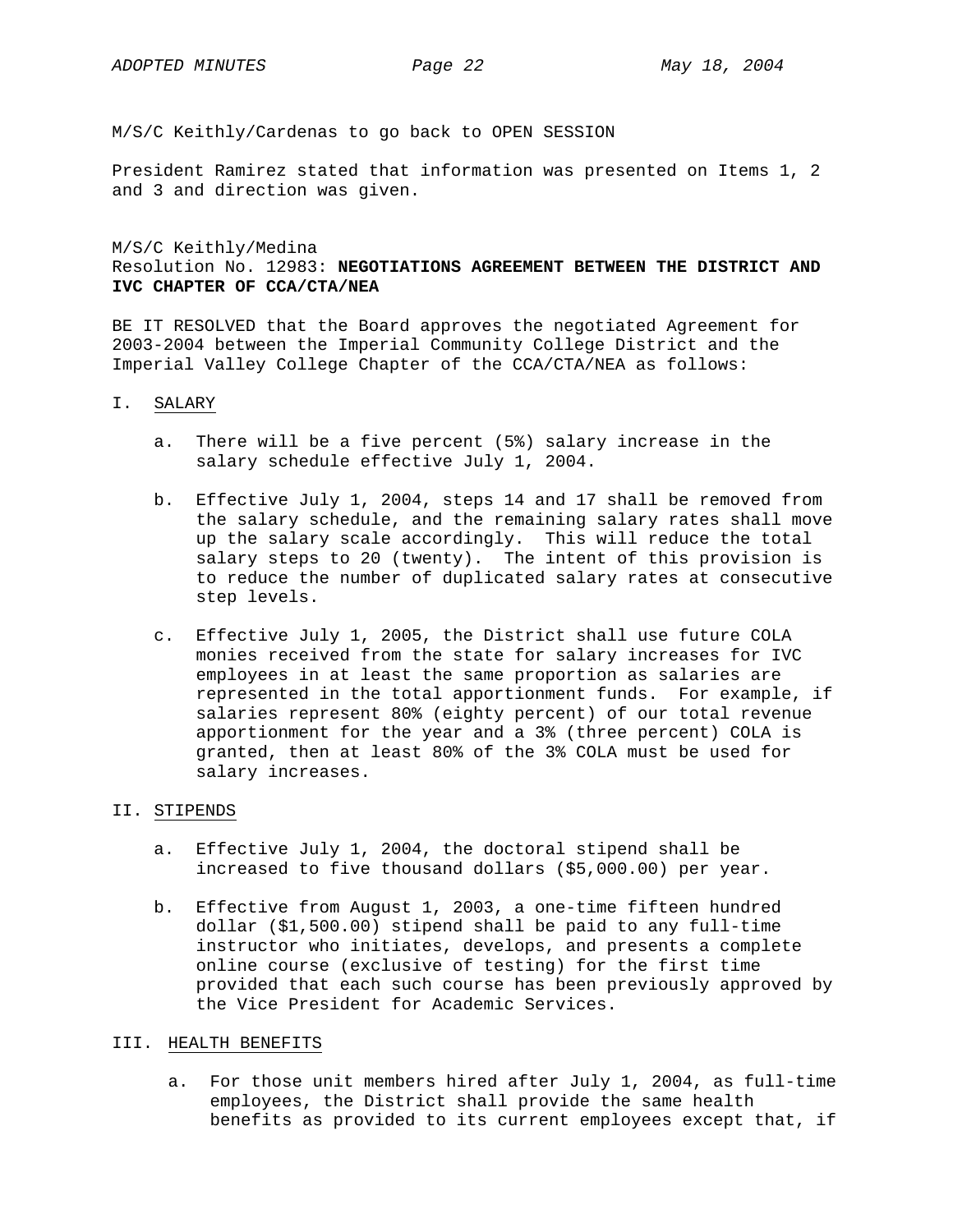the employee meets the requirements under Article 17 for health benefits to retirees, their benefits, as provided by the District, shall continue only until the employee reaches the age of 65.

b. For those unit members hired prior to July 1, 2004, and those currently receiving retirement benefits, no changes in health benefits shall occur.

#### IV. FLEX CREDIT

a. Effective July 1, 2004, flex credit shall be given to unit members of the following committees and governing groups for the time spent in scheduled meetings:

> College Council CTA Executive Committee CTA Negotiations Budget and Planning Committee

## V. ADDITIONAL COURSES ELIGIBLE FOR ADVANCEMENT PURPOSES

a. Effective July 1, 2004, lower division courses in Alcohol and Drug Studies shall be eligible for purposes of column advancement on the salary schedule. These courses (with their current and new course numbers) include but are not limited to ADS 51/101, 52/110, 54/200, 55/210, 57ABCD/290, and 58/230.

 Credit for any other courses in this area would require the prior approval of the Vice President of Academic Services or the Vice President of Student Services.

 The same contract provision regarding notice for advancement shall apply.

## VI. MASTER'S DEGREE

a. Effective July 1, 2004, a Master's Degree that requires at least 45 (forty-five) semester units (or its equivalent) shall be considered equal to a Master's Degree plus 15 units on the salary schedule. A Master's Degree that requires 60 (sixty) semester units (or its equivalent) shall be considered equal to a Master's Degree plus 30 units on the salary schedule. Further column advancement for members with such degrees shall require increments of 15 units.

#### VII. MAKE-UP HOURS

 Unit members may make-up missed office hours or extra-duty hours for reasons other than sick leave by providing advance notice to their division secretary or supervisor. Instructors will also post the new hours on their office doors. These hours must be made-up within five (5) working days of the unit member's return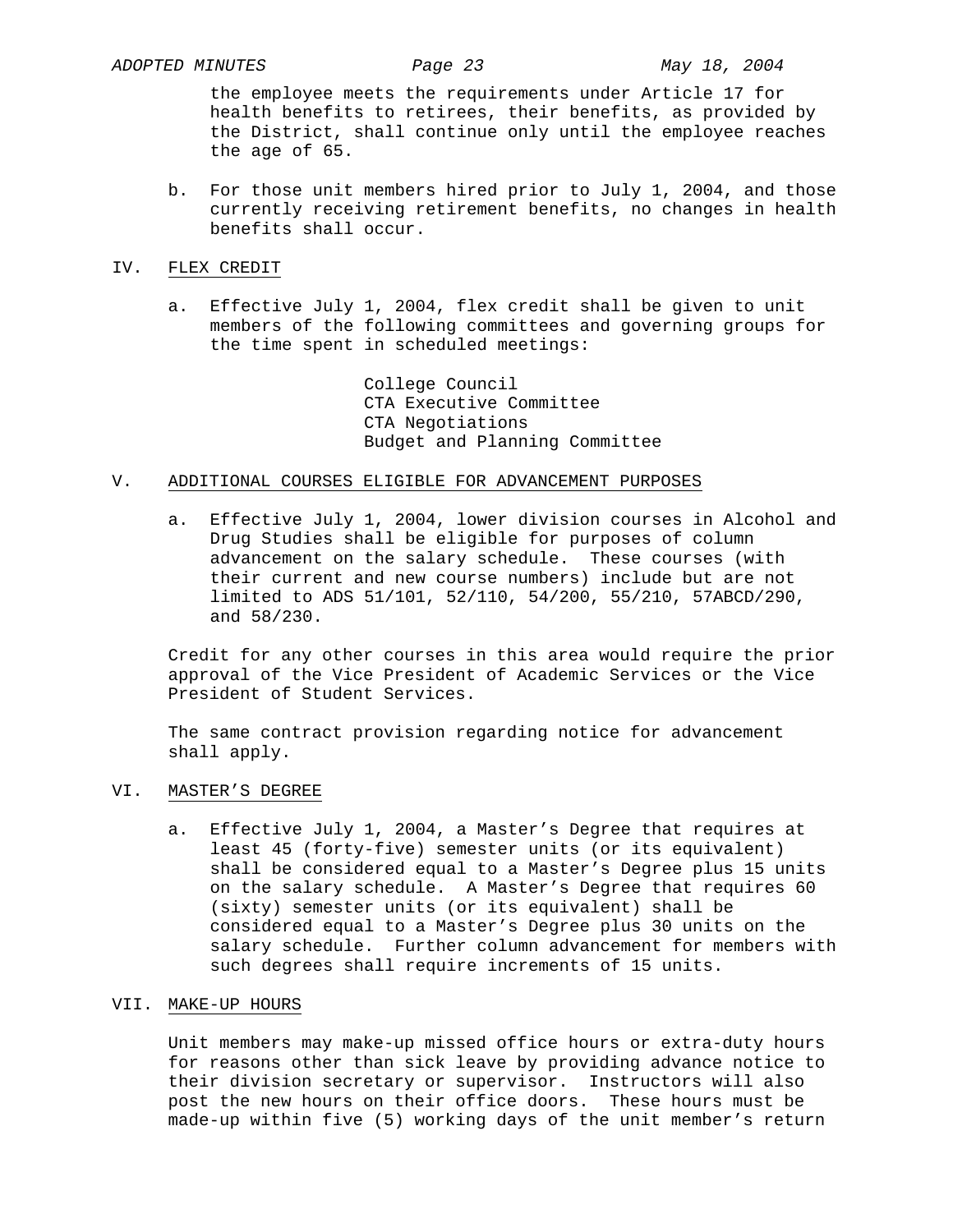of duty. Unit members shall not be docked for such changes in their schedules.

### VIII. ADVANCEMENT FOR MID-YEAR HIRES

a. Unit members whose hire/advancement dates are in January and who complete approved courses for advancement in a Fall semester can advance at the beginning of the following Spring semester by providing temporary transcripts to the Director of Human Resources and the Vice President for Academic Services before the end of the Fall semester in which they are taking courses.

 Official transcripts must be provide, if available, on or before March 15 of the Spring semester in which they intend to advance.

## IX. COMPRESSED CALENDAR

a. A compressed academic calendar shall be implemented in the Fall Semester 2005.

# M/S/C Keithly/Medina Resolution No. 12984: **2003–2004 AGREEMENT BETWEEN THE DISTRICT AND ADMINISTRATORS**

BE IT RESOLVED that the Board authorizes the following compensation and benefit increases for IVC Administrators:

- 1. Effective July 1, 2004, the Administrator Salary Schedule shall be increased by five percent (5%).
- 2. Effective July 1, 2004, the doctoral stipend shall be increased to five thousand dollars (\$5,000.00) per year.
- 3. For those administrators hired after July 1, 2004, the District shall provide the same health benefits as provided to its current employees except that, if an administrator meets the requirements for health benefits to retirees, their benefits, as provided by the District, shall continue only until the administrator reaches the age of 65 years.

M/S/C Keithly/Wong Resolution No. 12985: **RESIGNATION OF ADMINISTRATOR**

BE IT RESOLVED that the Board accepts, with regret, the resignation of Renee Fenn, Dean of Instruction for Extended Campus effective June 30, 2004.

BE IT FURTHER RESOLVED that the Board approves filling this Administrative vacancy.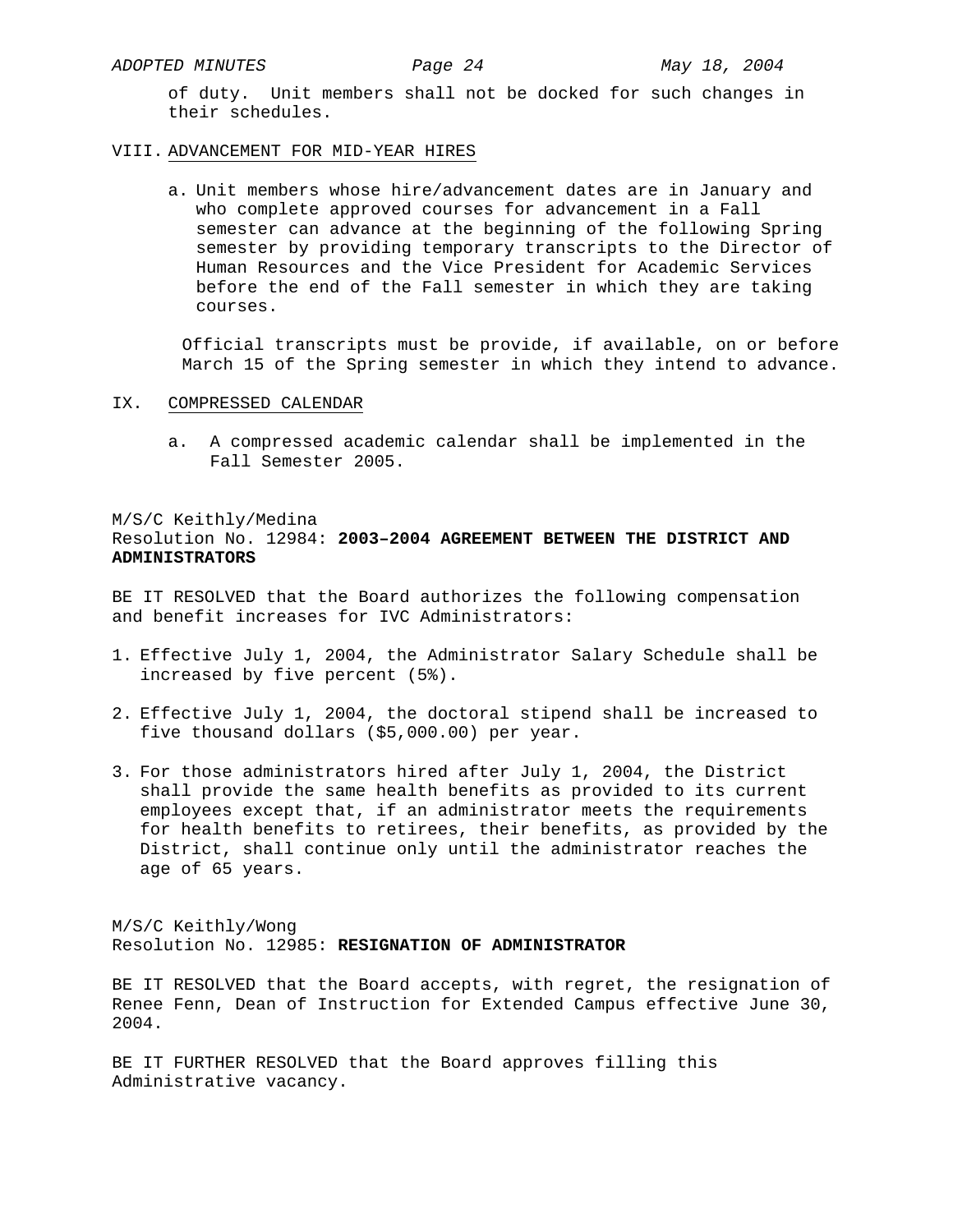M/S/C Keithly/Wong Resolution No. 12986: **TENURE FOR FACULTY**

WHEREAS the faculty listed below have fulfilled the obligations set forth in the IVC Tenure Policy:

 Cecilia Barba Julie Craven Van Decker Kathleen Dorantes Nicolas Gehler James Lee Donald Martini

BE IT NOW RESOLVED that the Board approves granting tenure to the academic personnel listed, and that they be credentialed as tenured faculty effective the 2004-2005 academic year.

M/S/C Keithly/Medina Resolution No. 12987: **FACULTY ELIGIBLE FOR STIPEND**

WHEREAS, effective from August 1, 2003, a one-time fifteen hundred dollar (\$1,500.00) stipend shall be paid to any full-time instructor who initiates, develops, and presents a complete online course (exclusive of testing) for the first time provided that each such course has been previously approved by the Vice President for Academic Services.

WHEREAS, the following instructors have met the requirements for developing an online course and are eligible to receive a this onetime stipend:

 Lincoln Davis Dr. Gerald Giauque Joel Jacklich Walid Ghanim

BE IT NOW RESOVLVED that the Board approves compensation for these instructors and commends them for their dedication to Imperial Valley College.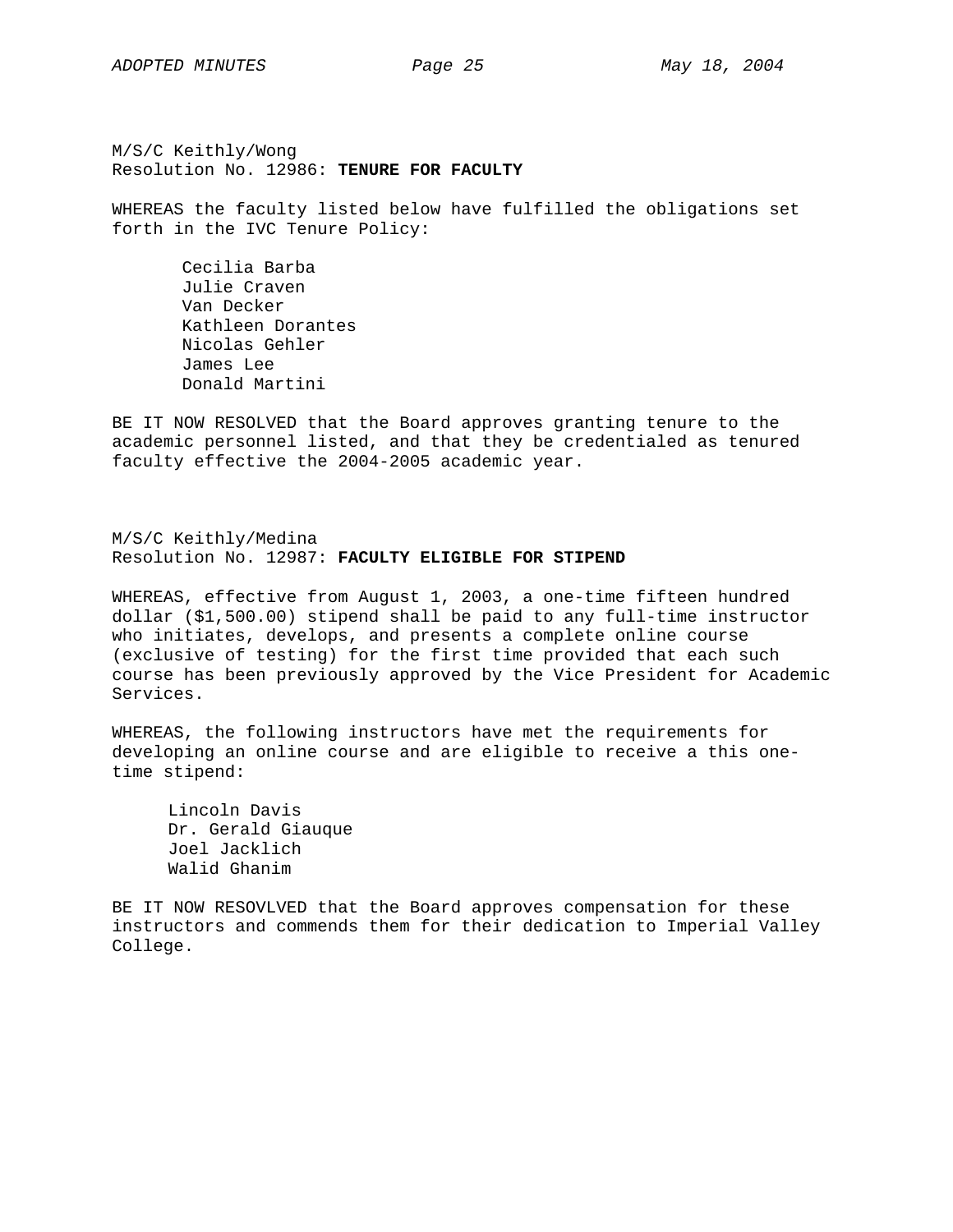# M/S/C Keithly/Medina Resolution No. 12988: **ACADEMIC SUMMER SESSION EMPLOYMENT**

BE IT RESOLVED that the following instructors be employed for the 2004 summer session at a salary computed in accordance with Resolution No. 1907. Employment is contingent upon sufficient enrollment.

#### NAME ASSIGNMENT

Andres, Benny History Archuleta, Joe Mathematics Barba, Cecilia Mistory Bemis, Roberta English Blek, Craig and Economics Carnes, Dennis Biology David, Samuel Biology/Chemistry Davis, Lincoln English Decker, Van Music Dorantes, Kathleen English Fisher, James Chemistry Fitzsimmon, Richard Nursing Gage-Mosher, Ronald Psychology Giauque, Gerald Spanish Gilbertson, Tom Art Gretz, Suzanne Mistory Guzman, Cesar Citizenship Hansink, Todd Business/Economics Harris, Diane English Jacobson, Eric Political Science Lehtonen, Eric Mathematics McCormick, J. Michael English Meek, Al Nursing Nilson, Barbara Mathematics Ortega, Alicia Spanish Patterson, James Speech Pollock, Diedre Health Technology

Biley, Patti English as a Second Language Byrd, Krista Psychology/Sociology Craven, Julie English as a Second Language Cypher, Jackilyn Emergency Medical Technician Deyo, Jeff **Health Education/Physical** Education Drury, David Health Education/Physical Education Gehler, Nicholas Health Education/Physical Education Lopez, Jose **Automotive Technology** Lovitt, Paige **Disable Students Program** Marcuson, Bruce Administration of Justice Mecate, Jim Bealth Education/Physical Education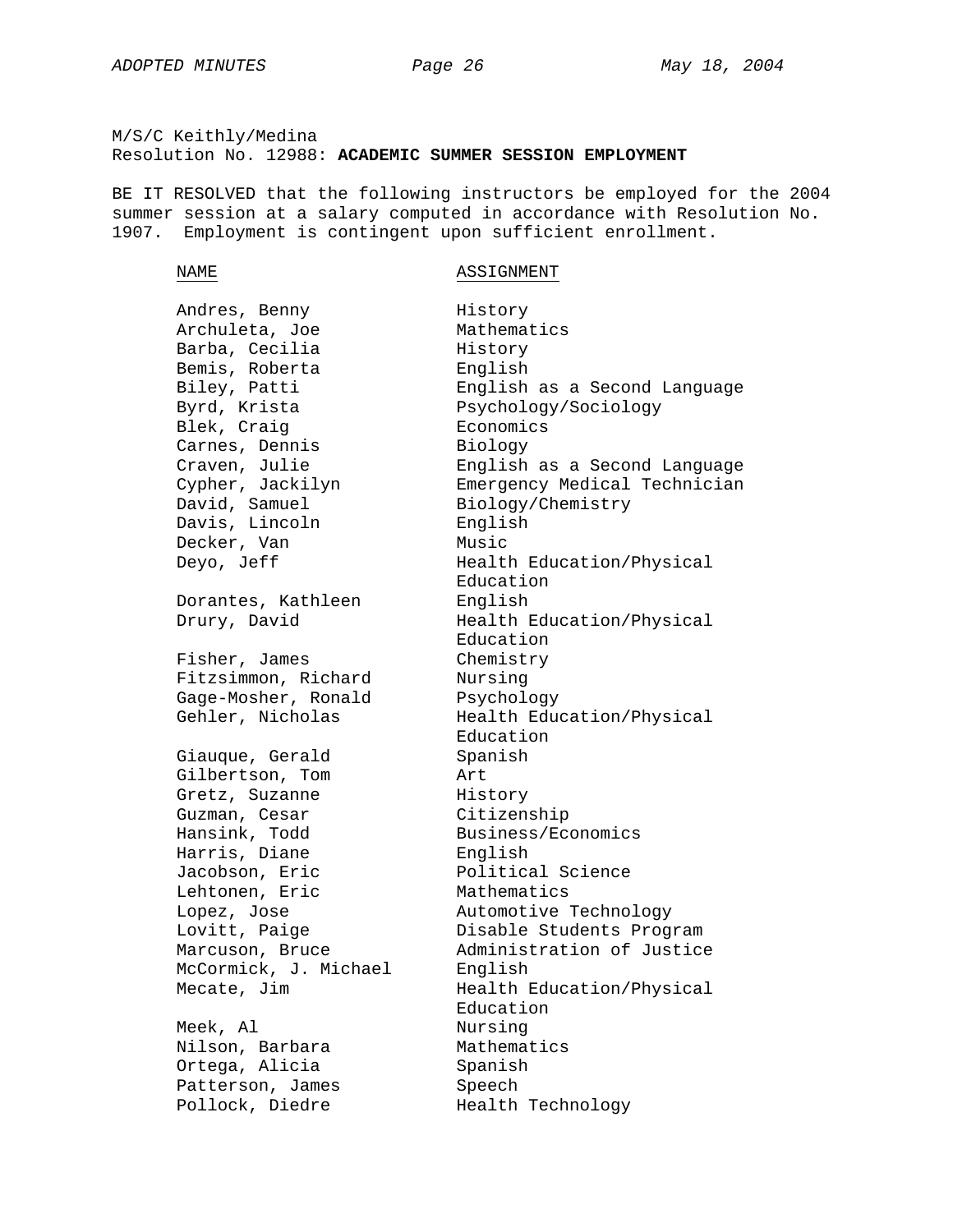Ponce, Josefina English Rapp, Frank English Santistevan, Judy Business Scheuerell, Edward English Shokoufi, Mardjan Mathematics Staton, Mary Psychology Trax, Daniel **English** 

*ADOPTED MINUTES Page 27 May 18, 2004*  Pradis, Ricardo Automotive Technology Rodgers, Gary Anthropology/Sociology Rodgers, Valerie Computer Information Systems Ruiz, Angie Computer Information Systems Stroud, V. Jean Health Technologies Suczek, Peter Psychology/Sociology Tucker, Jill Health Education/Physical Education Welch, Thomas History Zielinski, David English

M/S/C Keithly/Medina Resolution No. 12989: **PER-SESSION INSTRUCTOR EMPLOYMENT**

BE IT RESOLVED that the following personnel be employed during the 2004 Summer Session, at the hourly rate provided for in Resolution No. 12564. Employment is contingent upon verification of records, credentials, and sufficient enrollment, or whether the class is essential to a full-time instructor's load:

#### NAME POSSIBLE ASSIGNMENT

| Araiza, Carlos      | Automotive Technology        |
|---------------------|------------------------------|
| Berker, Enola       | Health Technologies          |
| Cameron, Michael    | Computer Information System  |
| Case, Frank         | English                      |
| Castillo, Kelly     | Math                         |
| Chee, Fabio         | Spanish                      |
| Cook, Steve         | Computer Information Systems |
| Cozzani, Alejandro  | Math                         |
| Delys, John         | English                      |
| Dizon, Milagros     | American Sign Language       |
| Estrada, Jorge      | Art                          |
| Fletes, Marilu      | English                      |
| Freitas, Linda      | Disabled Students Program    |
| Garay, Jeronimo     | Math                         |
| Hernandez, Oscar    | Math                         |
| Hernandez, Porfirio | Math                         |
| Houck, Linda        | English                      |
| Jimenez, Ricardo    | Electronics                  |
| Kahn, John          | Art                          |
| Lizarraga, John     | English                      |
| Lopez, Manuel       | English                      |
| Lopez, Teresa       | English                      |
| Marty, Kevin        | Geography                    |
| Mason, Charles      | American Sign Language       |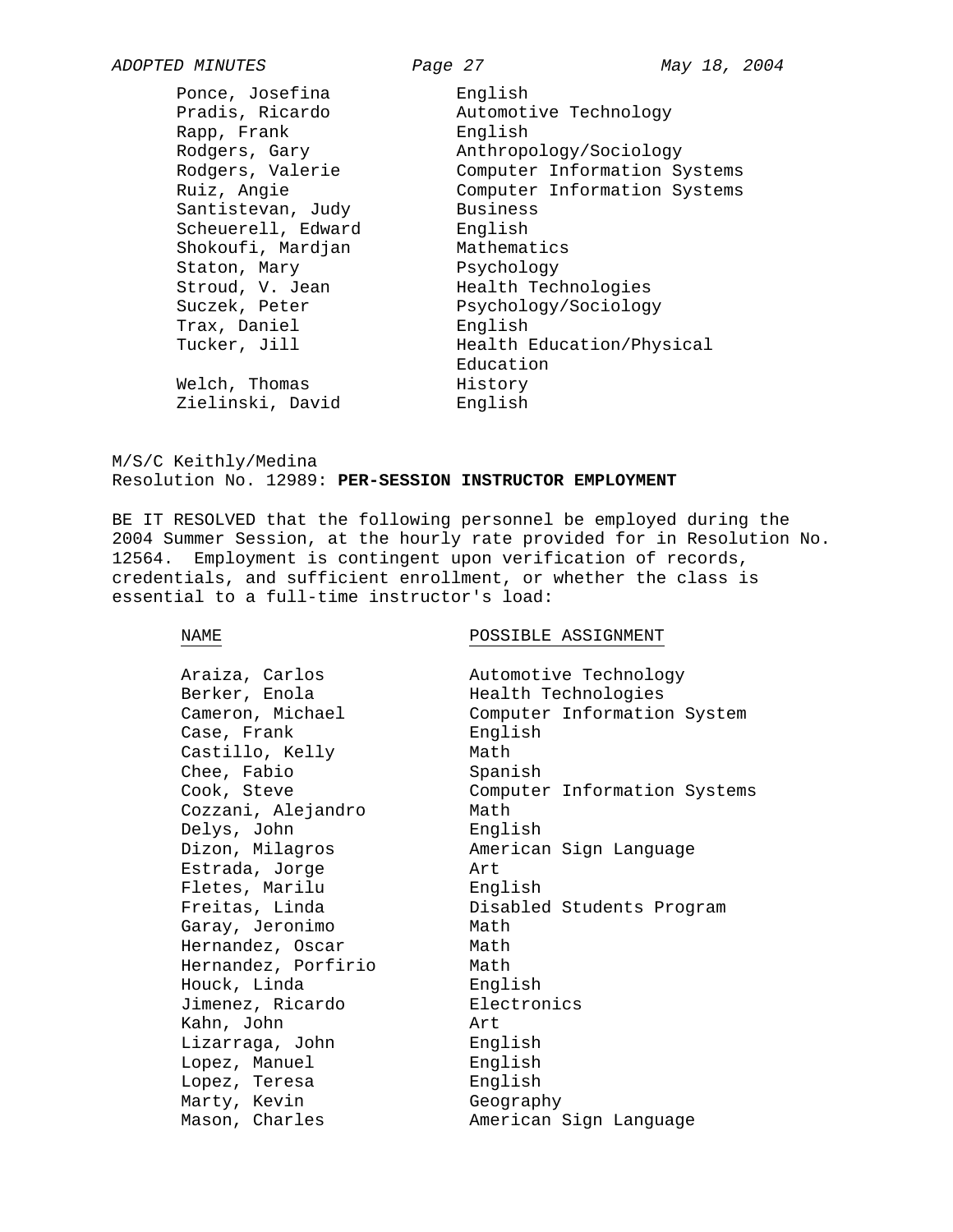Mellow, Steve **Introduction** to Video and Television Production/ Humanities Moran, Santos **Math** Nicholson, Ron English Norris, Terry **English** Physical Education Peck, Judy English Rhoades, Rhonda Math Rivera, Alfred Welding Simon, Darren English/Journalism Sorrenson, Bonnie Biology Staten, Patrick Math Swearingen, Mike History Varela-Ham, Ruben Math

M/S/C Keithly/Medina Resolution No. 12990: **TEMPORARY ACADEMIC PERSONNEL**

BE IT RESOLVED that the following personnel be employed temporarily, on a part-time hourly basis, for the 2004 Summer Session, in accordance with the hourly rate provided in Resolution No. 12564. Employment is contingent upon verification of records, credentials, continued funding of the grant indicated, and approval of the program officer:

| NAME                | PROJECT POSITION         | FUNDING        |
|---------------------|--------------------------|----------------|
|                     |                          |                |
| Cabrera, Hector     | Counselor                | Federal        |
| Castillo, Stephanie | Counselor                | Federal        |
| Dorsey, Tanya       | Counselor                | State/District |
| Garcia, Rosario     | Counselor                | State          |
| Harmon, Mary        | Counselor                | State          |
| Herrera-Gaytan,     | Counselor                | State/District |
| Cynthia             |                          |                |
| Ibarra, Fabiola     | Counselor                | State/District |
| Lopez, Gabriela     | Counselor                | Federal        |
| McFadden, Kevin     | Counselor                | Federal        |
| Nechochea, Alex     | Counselor                | Federal        |
| Neeley, Maria       | Counselor                | State          |
| Ortega, Olga        | Counselor                | State/District |
| Ragland, Lisa       | Counselor                | Federal        |
| Ramirez, Art        | Instructional Specialist | State          |
| Rodriguez, Julio    | Counselor                | Federal        |
| Scott, Norma        | Instructional Specialist | State          |
| Sigala, Isabel      | Counselor                | State          |
| Tan, Harlinda       | Counselor                | State/District |
| Torres, Clara       | Counselor                | Federal        |
| Treniño, Elizabeth  | Counselor                | State/District |
| Vega, Olga          | Counselor                | Federal        |
| Villamor, Marissa   | Instructional Specialist | Federal        |
| Vizcarra, Margarita | Counselor                | Federal        |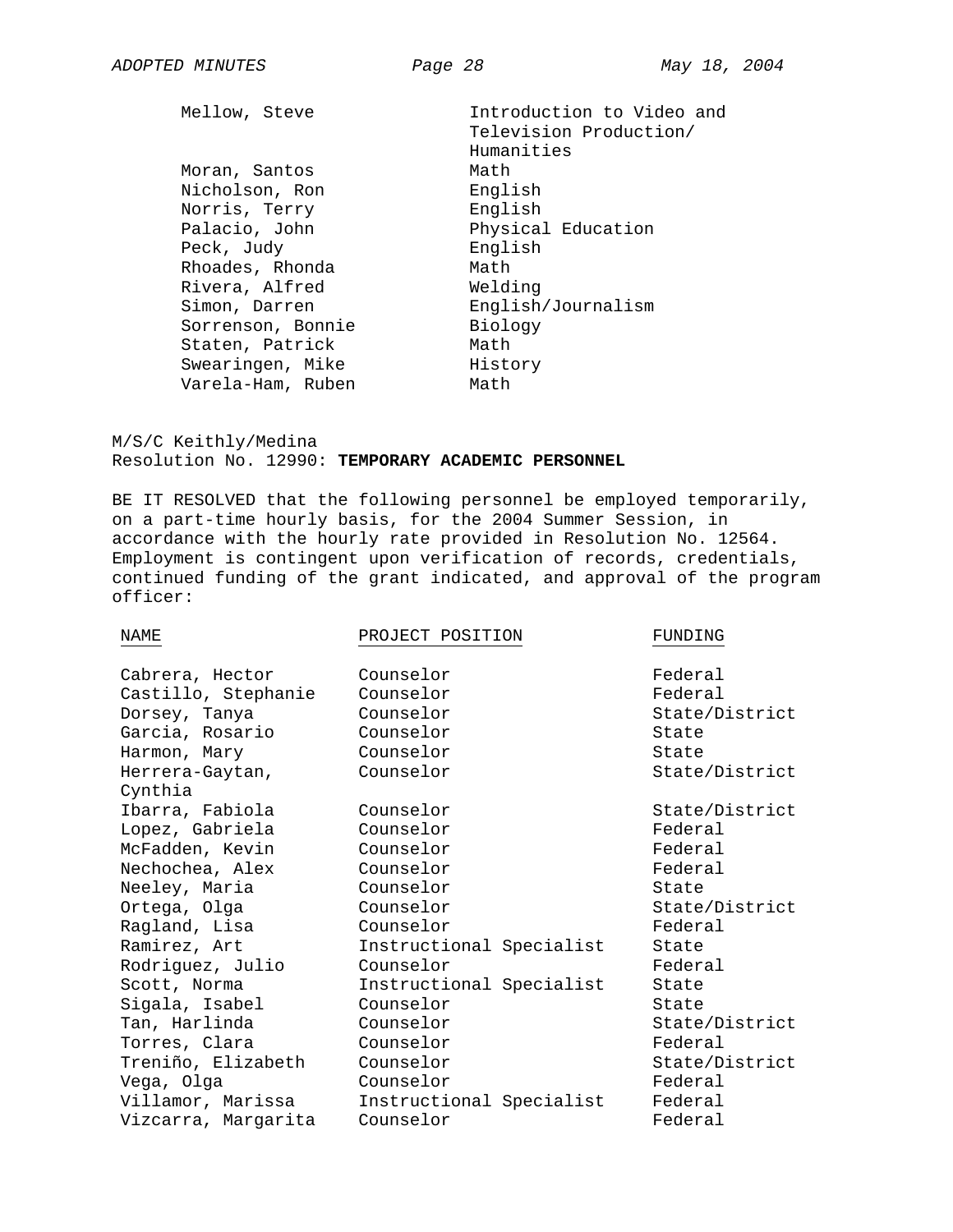M/S/C Keithly/Medina Resolution No. 12991: **TEMPORARY ACADEMIC PERSONNEL**

BE IT RESOLVED that the following personnel be employed temporarily, on a part-time hourly basis, for the 2003-2004 Academic Year, in accordance with the hourly rate provided in Resolution No. 12564. Employment is contingent upon verification of records, credentials, continued funding of the grant indicated, and approval of the program officer:

| NAME                                                              |  | PROJECT POSITION | FUNDING               |
|-------------------------------------------------------------------|--|------------------|-----------------------|
| $D \circ d \circ i \circ m \circ \sigma$ $T \circ l \circ \sigma$ |  | $Cquar - Cpr$    | $F \circ \sim \sim 1$ |

| Rodriguez, Julio  | Counselor                | Federal |
|-------------------|--------------------------|---------|
| Villamor, Marissa | Instructional Specialist | Federal |

M/S/C Cardenas/Keithly Resolution No. 12992: **CLASSIFIED RETIREMENT**

BE IT RESOLVED that the Board accepts, with sincere regret, the retirement of Anna M. Vicuña, Financial Aid Technician, effective June 18, 2004

BE IT FURTHER RESOLVED that sincere appreciation be expressed for her 25 years of service to Imperial Valley College.

M/S/C Keithly/Medina Resolution No. 12993: **CLASSIFIED RETIREMENT**

BE IT RESOLVED that the Board accepts, with sincere regret, the retirement of Joe A. Marshall Jr., Microcomputer Technician, effective June 28, 2004.

BE IT FURTHER RESOLVED that sincere appreciation be expressed for his 15 years of service to Imperial Valley College.

M/S/C Keithly/Median Resolution No. 12994: **RESIGNATION**

BE IT RESOLVED that the Board accepts the following resignation at the effective date indicated:

| NAME                | POSITION             | DEPARTMENT | FUNDING  | RANGE    | EFFECTIVE |
|---------------------|----------------------|------------|----------|----------|-----------|
| Martin,<br>Tracy J. | Preschool<br>Teacher | ECE.       | District | $26 - C$ | 6/4/04    |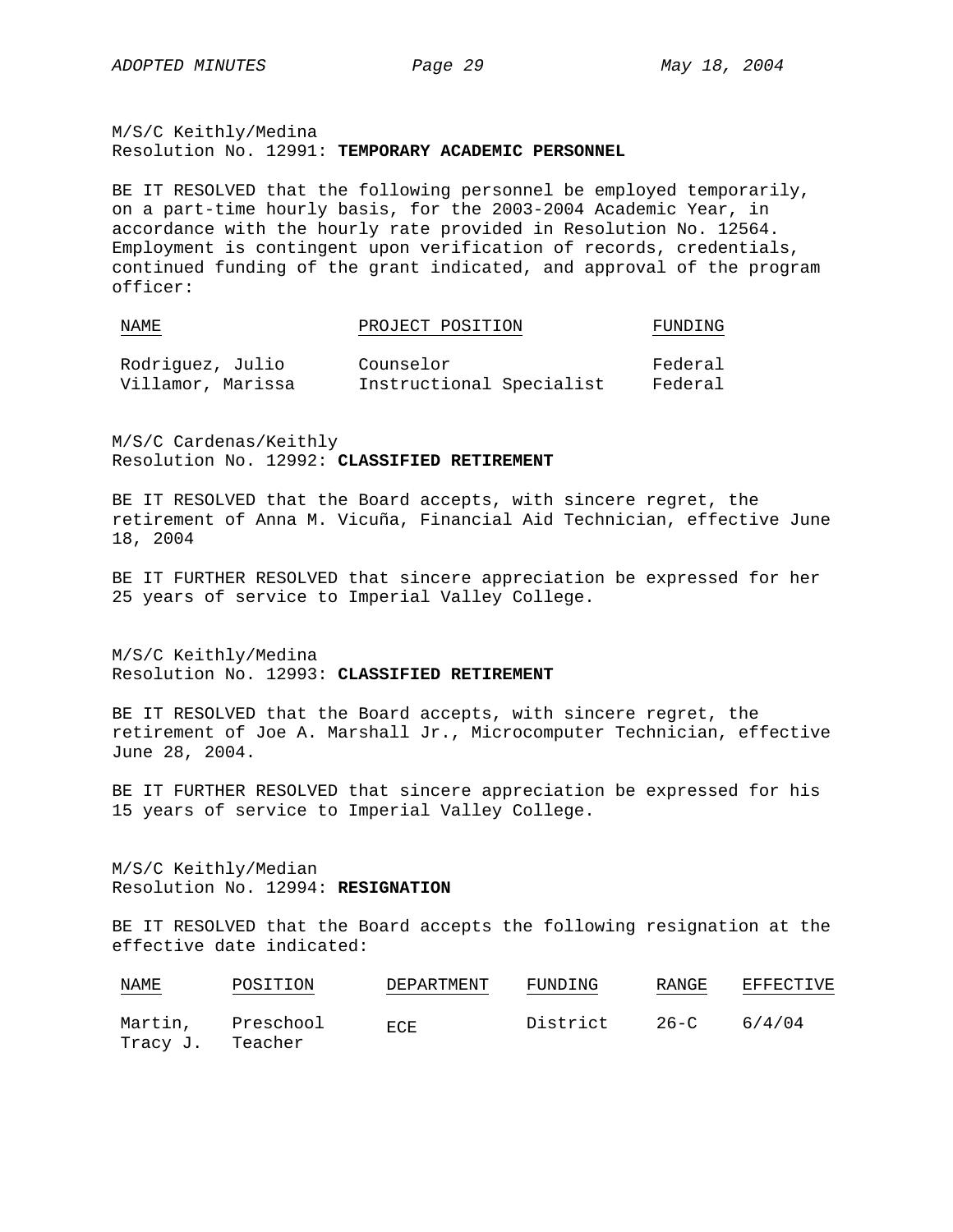NO ACTION TAKEN Resolution No. 12995: **CLASSIFIED MANAGEMENT RECLASSIFICATION**

BE IT RESOLVED that the following Classified Manager be reclassified as indicated:

| NAME            | PRESENT<br>CLASSIFICATION                                        | NEW<br>CLASSIFICATION                                                                                                | FUNDING                                         | EFFECTIVE |
|-----------------|------------------------------------------------------------------|----------------------------------------------------------------------------------------------------------------------|-------------------------------------------------|-----------|
| Solomon,<br>Ben | Director of Small<br>Business<br>Development<br>Center - Range 8 | Director of<br>Small Business<br>Development<br>Center &<br>Imperial Valley<br>Leadership<br>Institute -<br>Range 10 | Federal<br>and<br>Program<br>Generated<br>Funds | 7/1/04    |

M/S/C Keithly/Medina Resolution No. 12996: **CLASSIFIED SERVICE EMPLOYMENT**

BE IT RESOLVED that the following individual be employed in the classified service as indicated:

| NAME              | POSITION                           | DEPARTMENT         | FUNDING  | RANGE    | EFFECTIVE |
|-------------------|------------------------------------|--------------------|----------|----------|-----------|
| Cital,<br>Mirella | Student Services<br>Representative | Extended<br>Campus | District | $24 - D$ | $4/1/04*$ |

\*This person was a part-time/20 hour per week/10 month employee who is going to a full-time/40 hour per week/12 month position.

M/S/C Keithly/Medina X.15 Resolution No. 12997: **CLASSIFIED SERVICE EMPLOYMENT**

BE IT RESOLVED that the following individual be employed in the classified service as indicated:

| NAME<br><b>Service Contracts</b> | POSITION                       | DEPARTMENT            | FUNDING | RANGE    | EFFECTIVE              |
|----------------------------------|--------------------------------|-----------------------|---------|----------|------------------------|
| Supnet,<br>Cesar                 | Microcomputer<br>Lab Assistant | Nursing WIA<br>VN Lab | State*  | $25 - A$ | $5/6/04$ to<br>6/30/04 |

\*This position is categorical State Funded WIB Position with the grant ending on 6/30/04.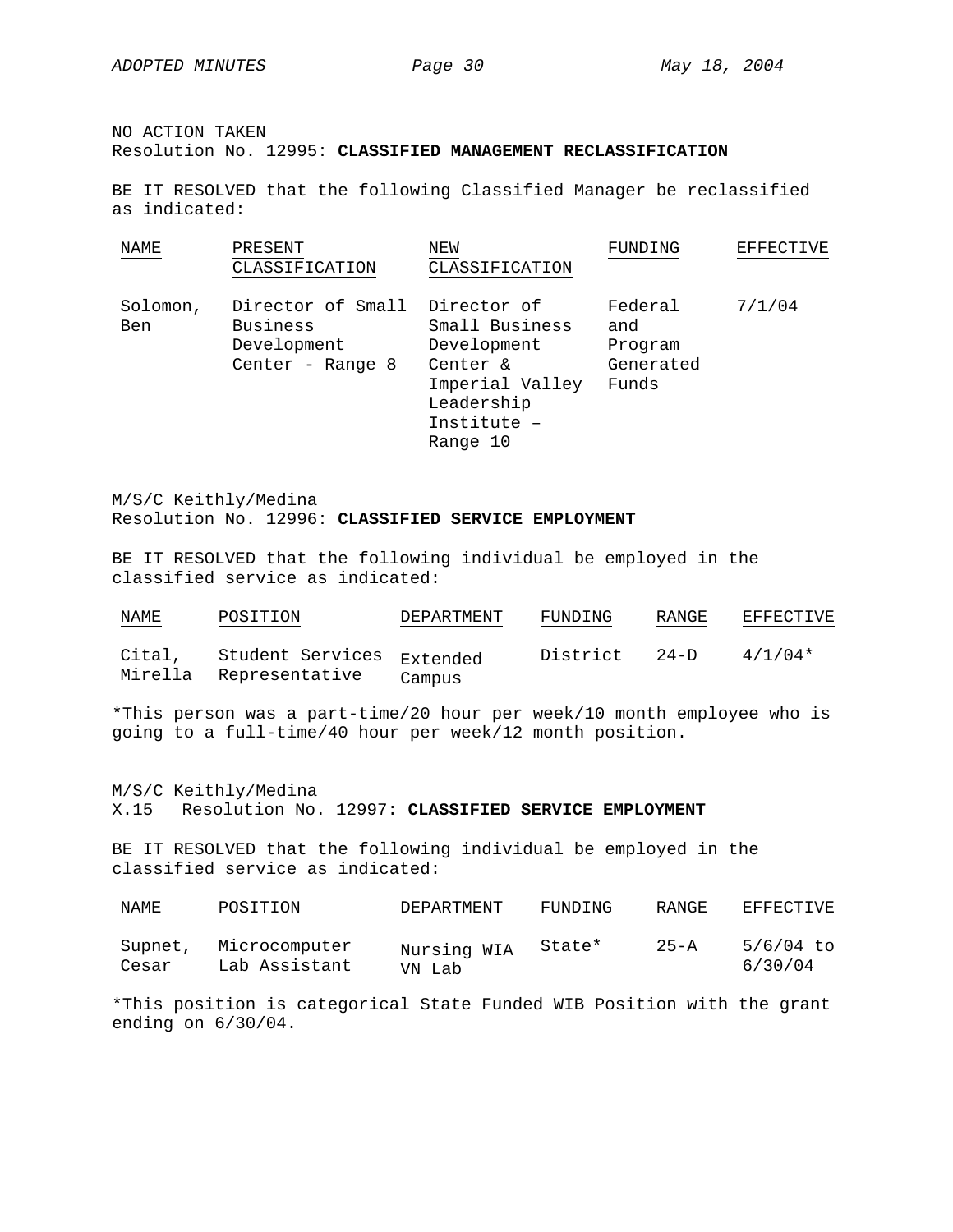M/S/C Keithly/Medina

Resolution No. 12998: **SHORT-TERM EMPLOYMENT**

BE IT RESOLVED that the following individuals be employed on a shortterm basis as needed:

| NAME                   | POSITION                              | DEPARTMENT            | FUNDING  | RANGE    | EFFECTIVE                 |
|------------------------|---------------------------------------|-----------------------|----------|----------|---------------------------|
| Cortez,<br>Diana       | Instructional<br>Lab Assistant        | Language<br>Lab       | District | $23 - A$ | $3/1/04$ to<br>5/31/04    |
| Jappa,<br>Andreana     | Student<br>Services<br>Assistant      | Extended<br>Campus EC | District | $23 - A$ | $2/2/04$ to<br>6/30/04    |
| Miller,<br>Jason       | Student<br>Services<br>Representative | Extended<br>Campus EC | District | $24 - A$ | 4/26/04<br>to.<br>6/30/04 |
| Rodriguez,<br>Maricela | Assessment<br>Technician              | Assessment<br>Center  | District | $27 - A$ | $5/3/04$ to<br>$6/4/04*$  |
| Sandoval,<br>Vicky     | Assessment<br>Technician              | Assessment<br>Center  | District | $27 - A$ | $5/3/04$ to<br>$6/4/04*$  |

\* DRP Post-Assessment Services for Spring 2004

M/S/C Keithly/Medina X.17 Resolution No. 12999: **SUBSTITUTE EMPLOYMENT**

BE IT RESOLVED that the following individuals be employed on a substitute basis as needed:

| NAME               | POSITION                            | FUNDING  | RANGE    | EFFECTIVE              |
|--------------------|-------------------------------------|----------|----------|------------------------|
| Angulo,<br>Mayitza | Assessment<br>Technician            | District | $27 - A$ | $5/5/04$ to<br>6/4/04  |
| Bush,<br>Fukiko    | Preschool/Infant<br>Toddler Teacher | State    | $26 - A$ | $2/9/04$ to<br>6/30/04 |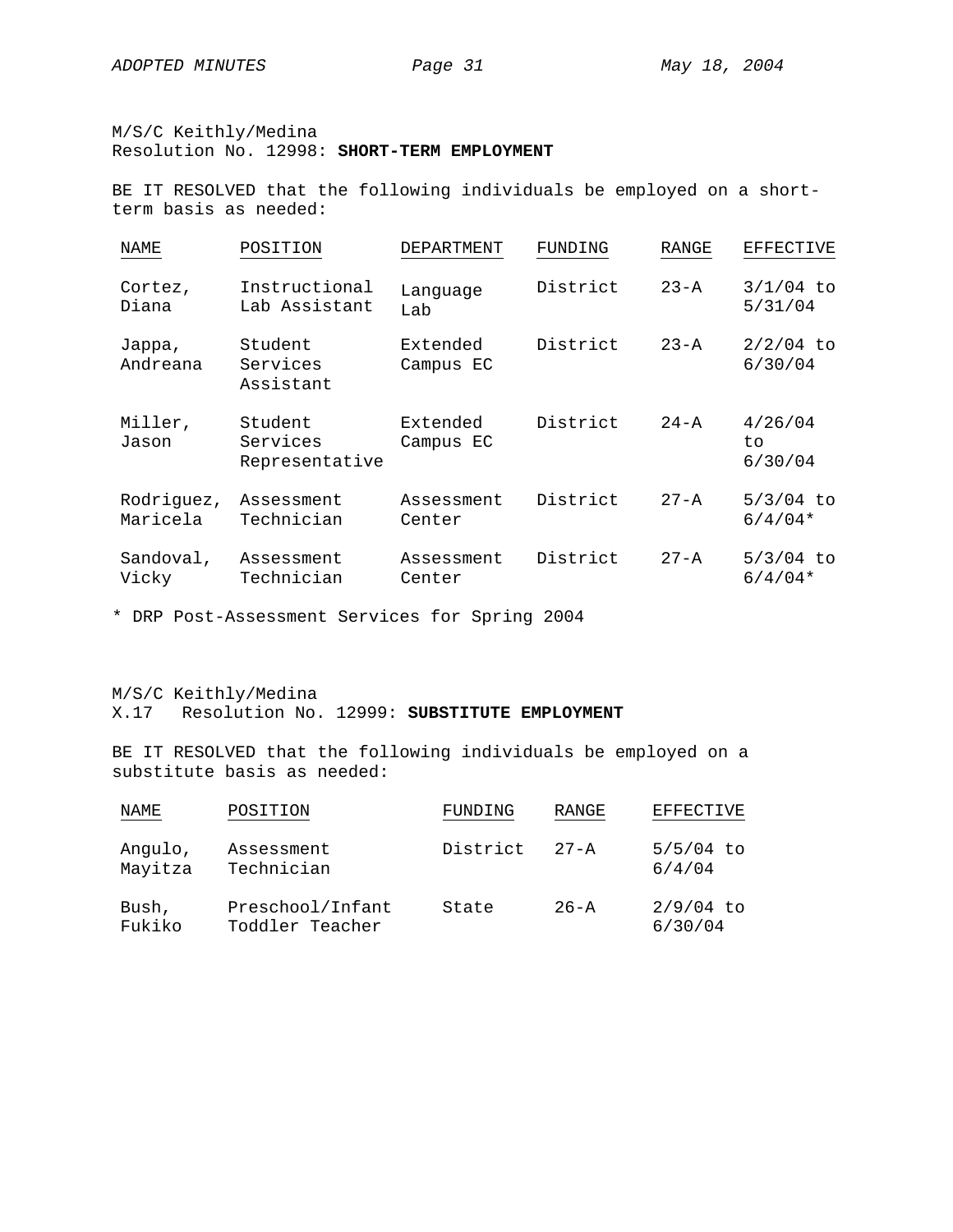# M/S/C Keithly/Medina Resolution No. 13000: **RECOGNITION OF THE CLASSIFIED MANAGERS/ CONFIDENTIALS ASSOCIATION (CMCA)**

BE IT RESOLVED that the Board recognizes the Classified Managers/Confidentials Association (CMCA) of Imperial Valley College.

BE IT FURTHER RESOLVED that the Board recognizes that CMCA shall represent the Classified Managers and Classified Confidential employees of Imperial Valley College within the governance and decision-making framework of the College on matters that are not related to collective bargaining and contract negotiations, for the following purpose:

- A. To represent the opinions, needs and concerns of Classified Managers and Classified Confidential employees in all aspects of governance and decision-making at Imperial Valley College on matters that are not related to collective bargaining and contract negotiations.
- A. To encourage individual leadership, contribution, and development among the members of CMCA.
- B. To provide informed member representatives to serve on College and District decision-making committees.
- C. To provide a centralized method of communication between Classified Managers and Classified Confidential employees and other areas of the College.
- D. To collect and disseminate information of interest to the Classified Managers and Classified Confidential Employees.

#### M/S/C Keithly/Medina

Resolution No. 13001: **ADDENDUM TO 2004 SUMMER WORK SCHEDULE SIDE LETTER AGREEMENT**

BE IT RESOLVED that the Board approves the following Addendum to the 2004 Summer Work Schedule Side Letter Agreement as follows:

Imperial Community College District (District) and California School Employees Association (CSEA), Chapter 472, agree to the add the following provisions to the 2004 Summer Work Schedule Side Letter Agreement entered into between the District and CSEA, which shall apply through the 2004 Summer School Session, from June 14, 2004 through July 22, 2004:

1. With regard to item 6 ("For any workweek containing a holiday [i.e., week of July 5, 2004], classified employees will work four eight-hour days, 8:00 a.m. – 5:00 p.m., with a one-hour lunch break."):